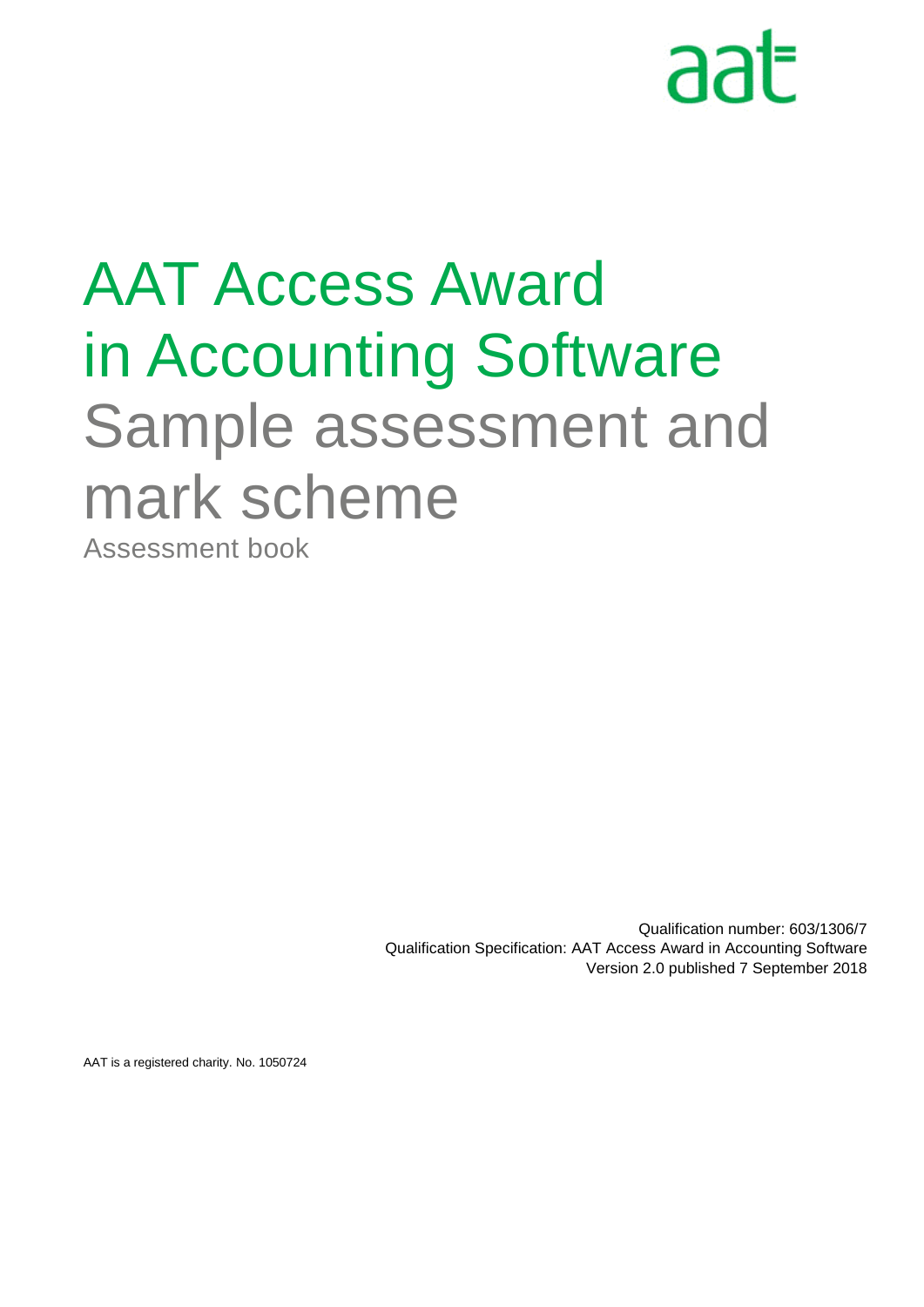## Notes for students

This sample assessment is designed to demonstrate as many of the possible question types you may find in a live assessment. It is not designed to be used on its own to determine whether you are ready for a live assessment.

In a live assessment, you will be required to upload documents as part of your evidence required for marking. For the purpose of this sample assessment, it is advised that you familiarise yourself with the process of uploading documents to share with your tutor.

The assessment information detailed below is reflective of what you will see in a live assessment.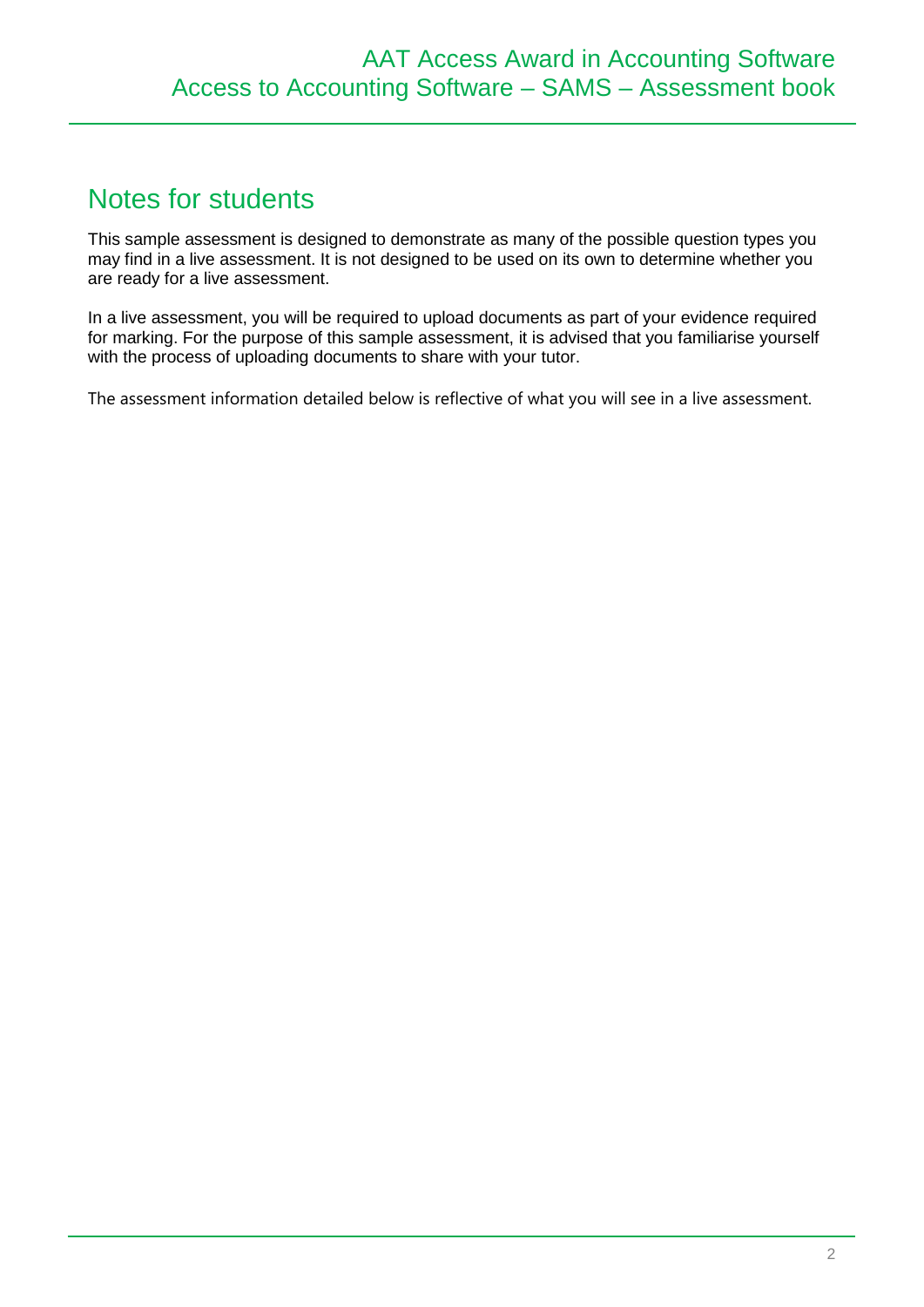## **Assessment information**

The time allowed to complete this assessment is **2 hours**. You should allow a **minimum** of **15 minutes**  within this time to upload your evidence.

This assessment consists of 6 tasks and it is important that you attempt them all.

- Section 1: Task 1 will ask you to complete short answer questions.
- Section 2: Tasks 2 to 6 will ask you to process transactions and produce reports.

You may complete the sections in the order you prefer but all documents for Section 2 must be uploaded within the total time available.

Documents must be produced in one of the following formats: XLSX, CSV, PDF. **Assessment evidence submitted in alternative file formats will not be marked.**

You will be able to attach and remove files throughout the duration of this assessment until you click on 'Finish', which will submit your assessment.

You should make sure you upload all reports specified in Section 2. **If you do not upload your work it cannot be marked.**

**All** uploaded documents should be saved and titled with the following information:

- evidence number
- your name
- your AAT membership number.

The evidence number to use for each document is stated in the table on page 11.

#### **Example**

Your name is Simon White and your AAT membership number is 12345678.

#### **Evidence 1**

A document showing all the purchase invoices and credit notes (by purchase type) posted in April 20XX.

This document would be saved and uploaded as: Evidence 1 – Simon White – 12345678.

If multiple documents are uploaded to show competency in an individual task, name these Evidence 1A, Evidence 1B and so on.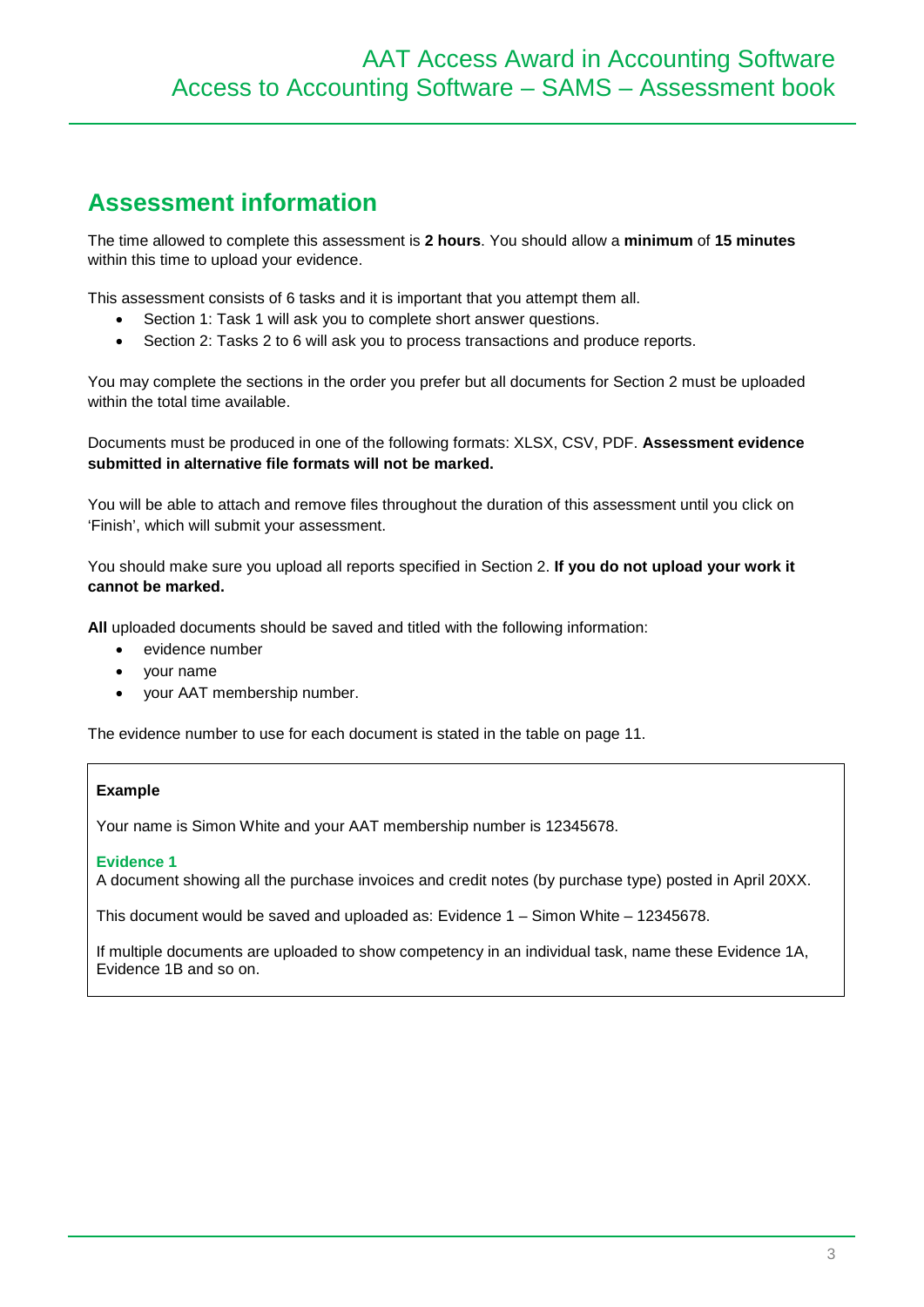## **Information**

Bella's Boutique is a small owner-managed business that provides beauty services. The owner, Bella Anwar, has decided to use an accounting software package from 1 January 20XX onwards.

Bella's Boutique will be expanding to offer hairdressing services from 1 January 20XX.

The following table contains information about the business.

| <b>Business name</b>         | Bella's Boutique                                             |  |  |
|------------------------------|--------------------------------------------------------------|--|--|
| <b>Business address</b>      | 291 Escafeld Road<br>Sheffield<br>South Yorkshire<br>S41 1GU |  |  |
| <b>Business owner</b>        | Bella Anwar                                                  |  |  |
| <b>Accounting period end</b> | 31 December (each year)                                      |  |  |
| <b>VAT number</b>            | 298253087 (standard scheme)                                  |  |  |
| VAT rate                     | Standard rate VAT of 20%                                     |  |  |

You have been asked to carry out the bookkeeping tasks for January 20XX **only**.

All documents have been checked for accuracy and have been authorised by Bella Anwar.

Before you start the assessment you should:

- set up the business name, address, owner and accounting period
- if required by your software, add the VAT number and rate
- set the system software date as **31 January of the current year**
- set the financial year to start on **1 December of the current year**.

This set-up does not form part of the assessment standards, so your training provider may assist you with this.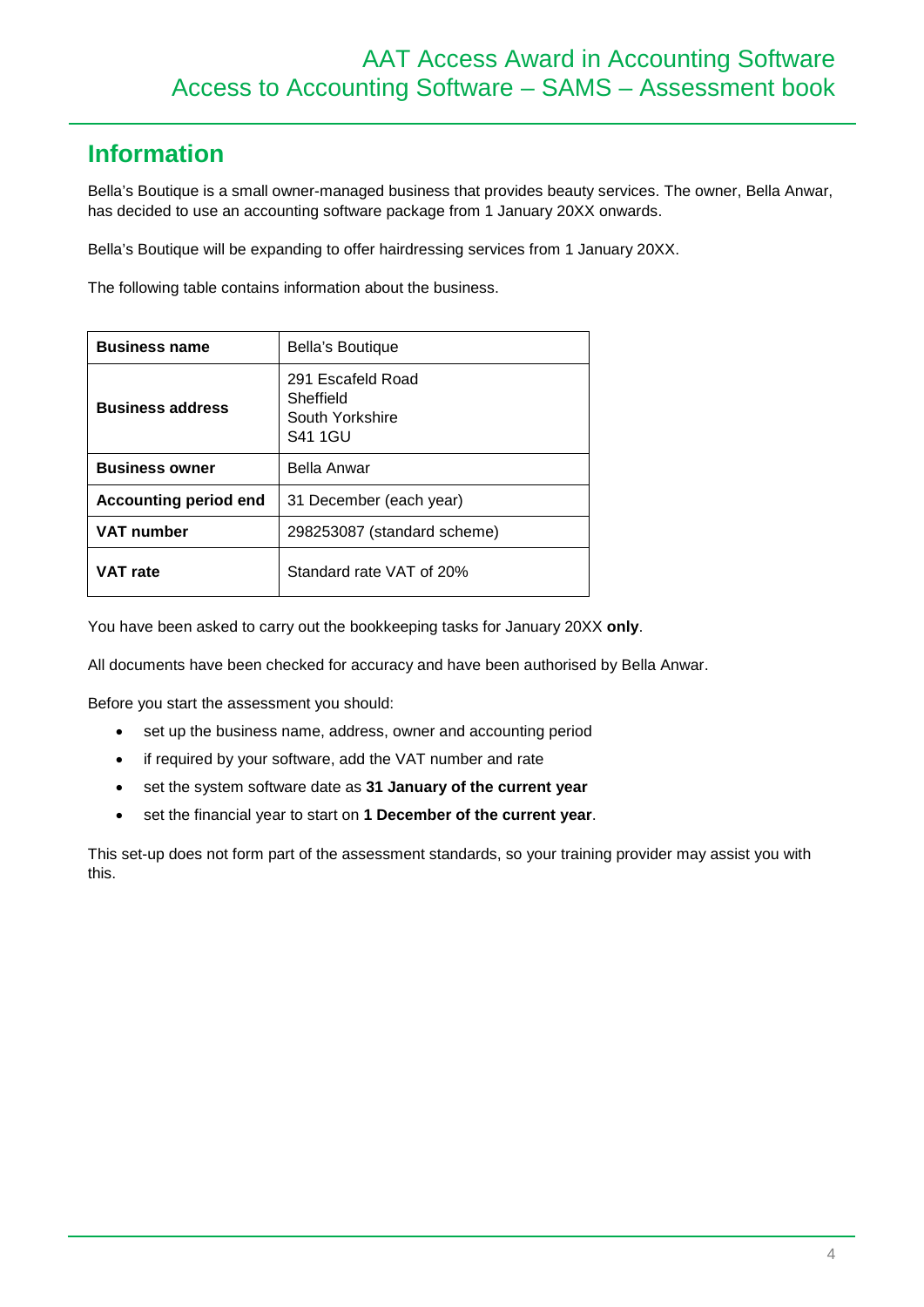## **Section 1**

**Task 1** (20 marks)

**(a) The following are potential features or benefits of accounting software compared to manual**  bookkeeping. Show whether they are true or false.

|                                                      | <b>True</b><br>(a benefit/feature) | <b>False</b><br>(not a benefit/feature) |
|------------------------------------------------------|------------------------------------|-----------------------------------------|
| Export quickly to software                           |                                    |                                         |
| Produce reports showing real-time financial position |                                    |                                         |
| VAT is always calculated correctly                   |                                    |                                         |
| Batch processing                                     |                                    |                                         |
| Print reports                                        |                                    |                                         |

## **(b) Which two of the following are advantages of using off the shelf software compared to bespoke packages?** (2 marks)

| Off the shelf packages                              |  |
|-----------------------------------------------------|--|
| are generally cheaper than bespoke packages.        |  |
| are designed for the exact needs of the business.   |  |
| give a business an advantage over other businesses. |  |
| can be set up quickly.                              |  |

#### **(c) Which two of the following are advantages of using traditional software compared to cloud packages?** (2 marks)

| Traditional software                                         |  |
|--------------------------------------------------------------|--|
| has specific system requirements.                            |  |
| doesn't always need access to the internet.                  |  |
| can be viewed from two different places.                     |  |
| requires a one-off payment rather than ongoing subscription. |  |

Your company needs new accounting software. You have staff working from home.

## **(d) Should you choose traditional software or a cloud package?** (1 mark)

| Traditional software |  |
|----------------------|--|
| Cloud package        |  |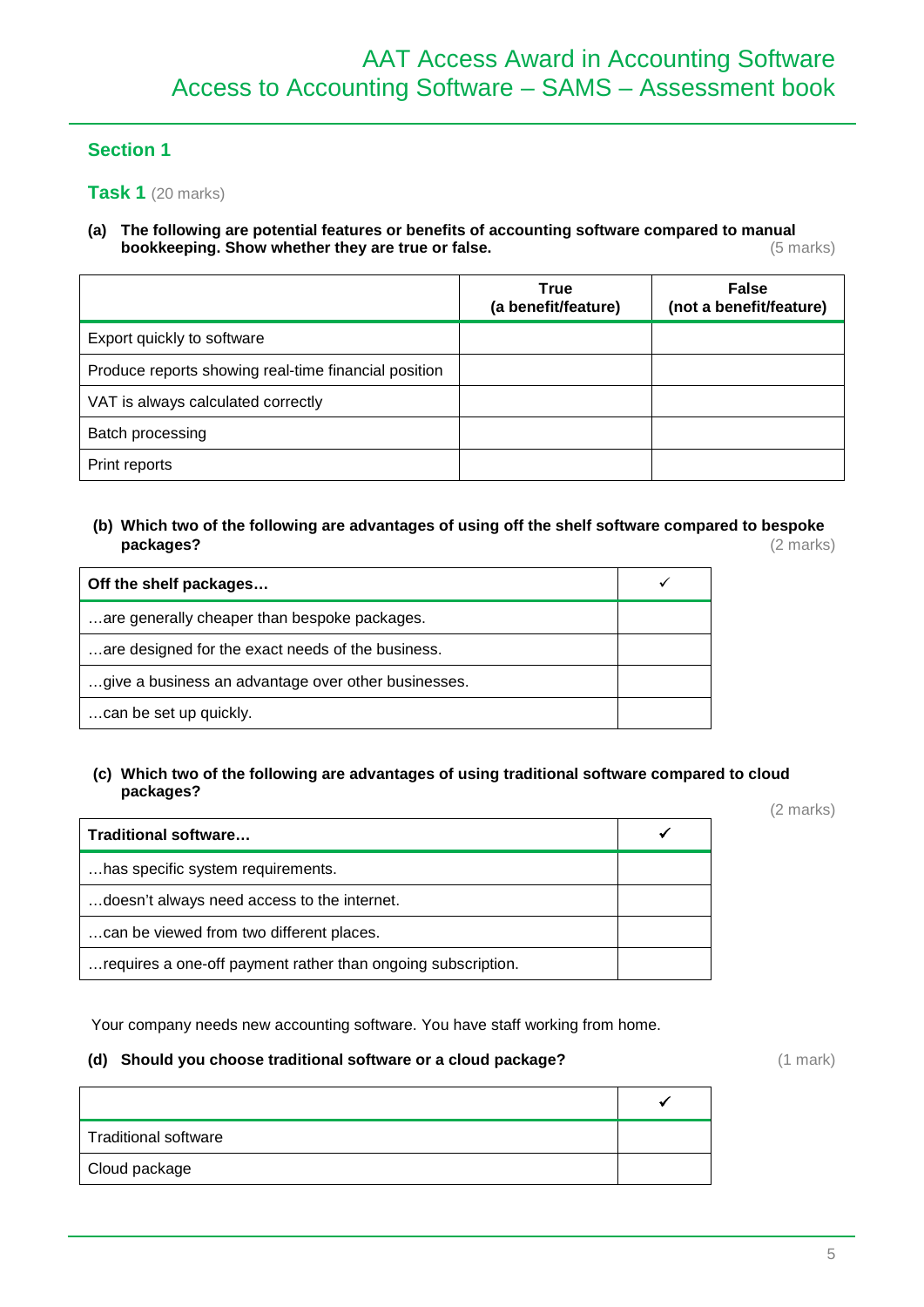## AAT Access Award in Accounting Software Access to Accounting Software – SAMS – Assessment book

**Which two of the following are threats to data security?** (2 marks)

| A computer virus |  |
|------------------|--|
| A flood          |  |
| Encryption       |  |
| Use of firewalls |  |

## **(e) Which two of the following can protect accounting software against threats?** (2 marks)

 $\checkmark$ Making sure a senior manager has copies of user passwords Regularly backing up data Keeping paper copies of all records Password-protecting data

## **(f) What is phishing?** (1 mark)

| Using a program to infect a computer system and cause problems |  |
|----------------------------------------------------------------|--|
| Pretending to be trustworthy to gain access to data            |  |
| Accidental deletion of data                                    |  |

## **(g)** Which report would you print to see all the transactions posted? (1 mark) (1 mark)

| Audit trail            |  |
|------------------------|--|
| <b>Trial balance</b>   |  |
| Sales analysis         |  |
| Bank payments analysis |  |
|                        |  |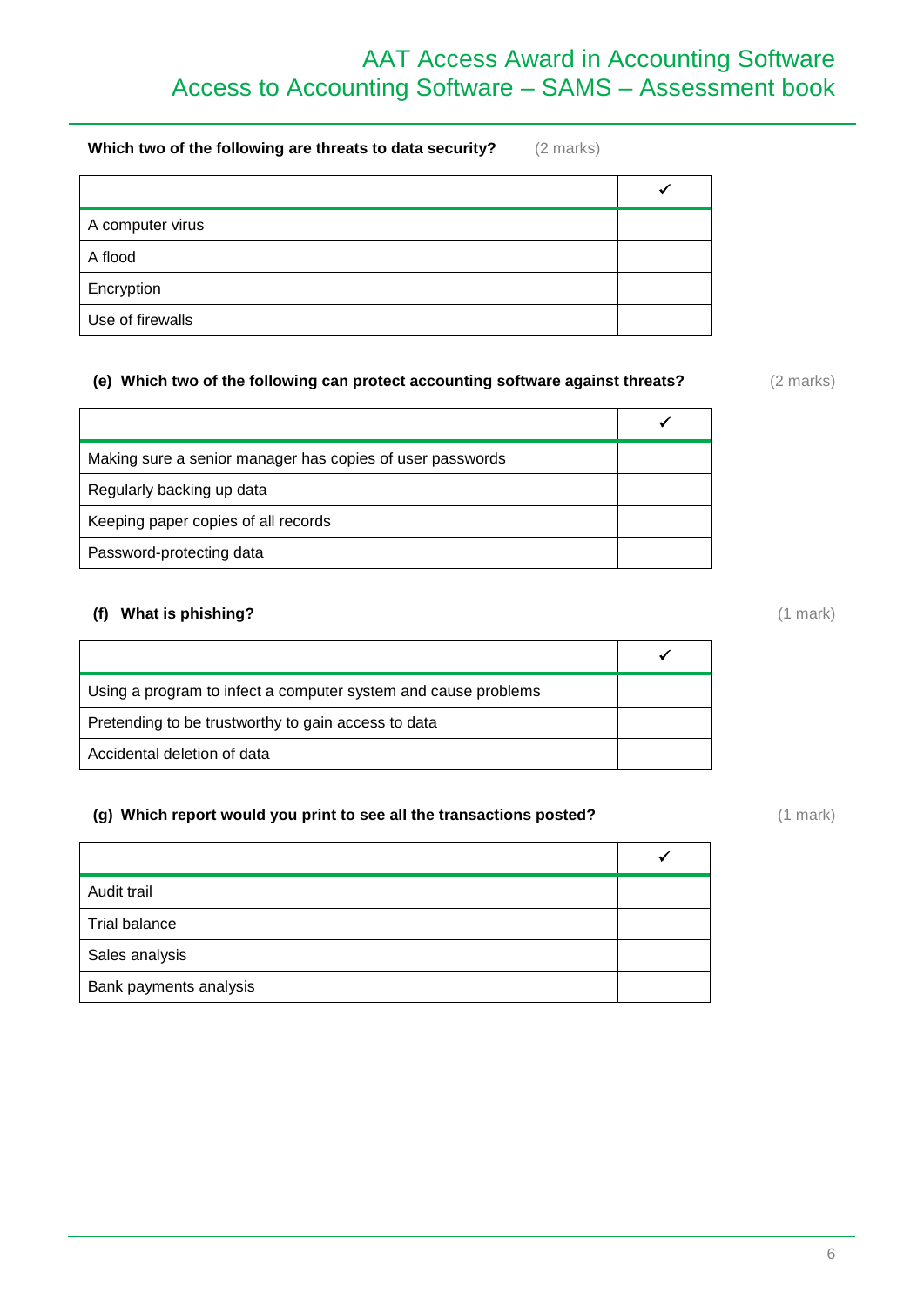It's the 1st of April and you are entering your bank transactions for March.

## **(h)** Which report would show a bank charge from 31 March? (1 mark) (1 mark)

 $\checkmark$ Bank payment report dated 01 April to 30 April Bank receipts report dated 01 March to 31 March Bank payment report dated 01 March to 31 March

You have entered a cash sale into your accounting software.

Bank receipts report dated 01 April to 30 April

## **(i)** Which three of the following reports would this transaction appear on? (3 marks)

| Sales general ledger account |  |
|------------------------------|--|
| Bank receipts analysis       |  |
| Bank payments analysis       |  |
| Audit trail                  |  |
| Trial balance                |  |
| Cash receipts analysis       |  |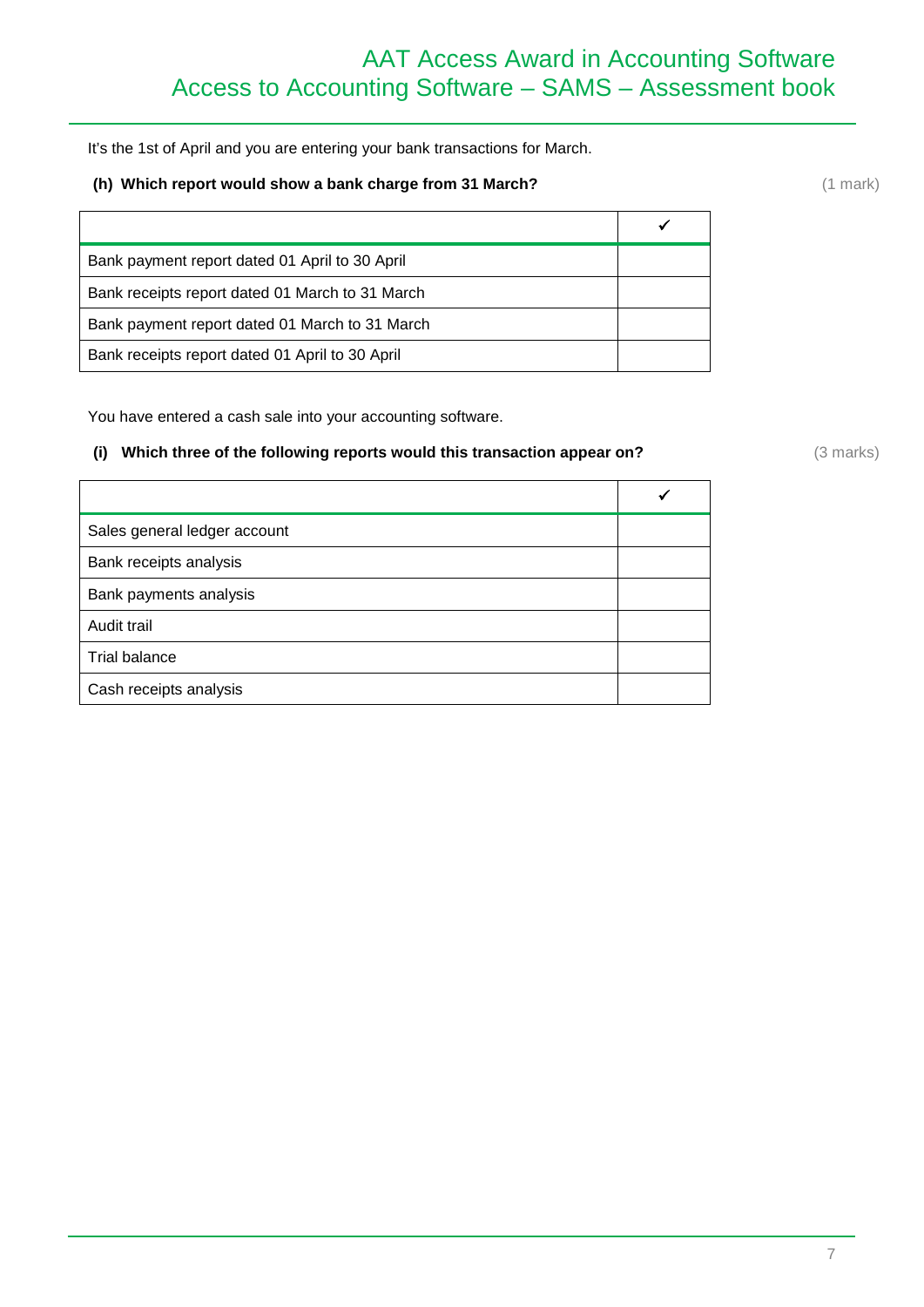## **Section 2**

**Task 2** (20 marks)

**(a) Refer to the list of general ledger accounts below taken from the spreadsheet that the business has been using.**

**Set up general ledger records for each account, entering opening balances (if applicable) at 1 January 20XX.** 

**Make sure you select, amend or create appropriate general ledger account codes.**

(16 marks)

| <b>Account name</b>             | <b>Note</b> | <b>Debit</b><br>balance (£) | <b>Credit</b><br>balance (£) |  |
|---------------------------------|-------------|-----------------------------|------------------------------|--|
| Office equipment - cost         |             | 3,780.00                    |                              |  |
| Office equipment - depreciation |             |                             | 2,322.00                     |  |
| Motor vehicles - cost           |             | 8,000.00                    |                              |  |
| Motor vehicles - depreciation   |             |                             | 2,000.00                     |  |
| Prepayments                     |             | 3,000.00                    |                              |  |
| Bank current account            |             | 1,759.86                    |                              |  |
| Cash account                    |             | 250.00                      |                              |  |
| Capital                         |             |                             | 12,467.86                    |  |
| Drawings                        | 1           | <b>NIL</b>                  |                              |  |
| Sales tax control account       | 1           |                             | <b>NIL</b>                   |  |
| Purchase tax control account    | 1           | <b>NIL</b>                  |                              |  |
| Sales                           | 1           |                             | <b>NIL</b>                   |  |
| Bank interest received          | 1           |                             | <b>NIL</b>                   |  |
| Purchases                       | 1           | <b>NIL</b>                  |                              |  |
| Wages                           | 1           | <b>NIL</b>                  |                              |  |
| Rent                            | 1           | NIL                         |                              |  |
| Stationery                      | 1           | <b>NIL</b>                  |                              |  |
| Telephone                       | 1           | <b>NIL</b>                  |                              |  |
|                                 |             | 16,789.86                   | 16,789.86                    |  |

## **Opening trial balance as at 1 January 20XX**

#### **Notes**

Items marked 1 are general ledger accounts needed for transactions taking place in January 20XX. The accounting software you are using may not have these accounts as standard.

**(b) The business has been using the following list of general ledger accounts. Set up general ledger records for each account, ensuring you amend or create appropriate general ledger account codes.** (4 marks)

| <b>Account name</b>                 |
|-------------------------------------|
| Hairdressing equipment - cost       |
| Advertising (hairdressing business) |
| Sales (hairdressing business)       |
| Purchases (hairdressing business)   |
|                                     |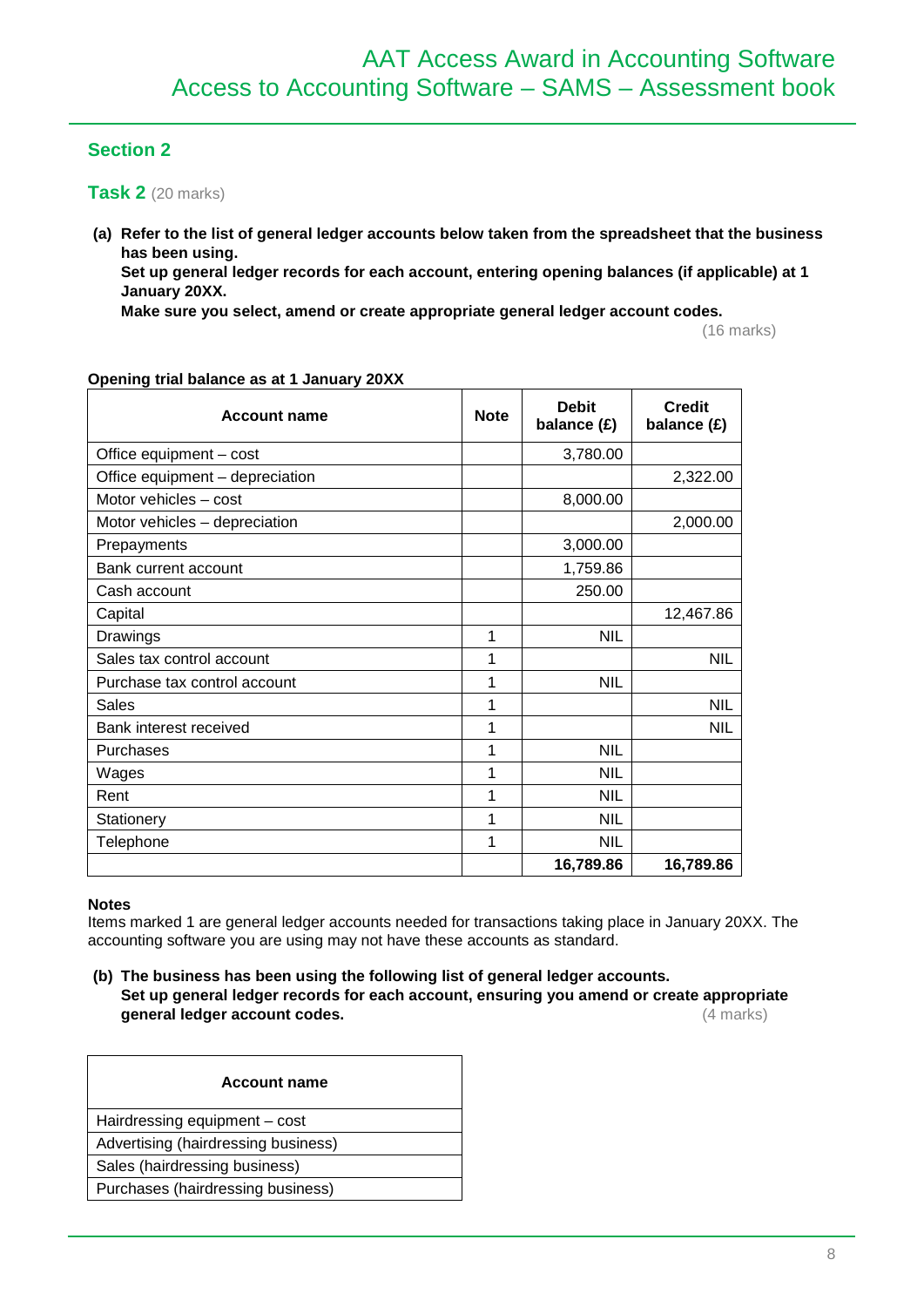## **Task 3** (10 marks)

Refer to the following bank statement. Use the accounting software to enter the transactions.

|            | <b>Bank of Eccleshall</b><br>102 Prince Street<br>London<br>EC1A <sub>2WE</sub>                                                                               |                             |                         |                        |                       |
|------------|---------------------------------------------------------------------------------------------------------------------------------------------------------------|-----------------------------|-------------------------|------------------------|-----------------------|
|            | 291 Escafeld Road<br>Sheffield<br>South Yorkshire<br><b>S41 1GU</b><br>Sort code: 23 - 04 - 19<br>Account Number: 60911568<br>Statement date: 31 January 20XX |                             |                         |                        |                       |
|            |                                                                                                                                                               | <b>Statement of account</b> |                         |                        |                       |
| Date 20XX  | <b>Details</b>                                                                                                                                                | <b>Note</b>                 | <b>Money Out</b><br>(E) | <b>Money In</b><br>(E) | <b>Balance</b><br>(E) |
| 01 January | Opening balance                                                                                                                                               |                             |                         |                        | 1,759.86              |
| 03 January | Deposit (beauty sales)                                                                                                                                        |                             |                         | 269.52                 | 2,029.38              |
| 08 January | Deposit (beauty sales)                                                                                                                                        |                             |                         | 97.46                  | 2,126.84              |
| 09 January | DD - Global Telecoms                                                                                                                                          |                             | 43.83                   |                        | 2,083.01              |
| 14 January | Withdrawal (drawings)                                                                                                                                         | $\mathbf{1}$                | 83.47                   |                        | 1,999.54              |
| 14 January | Deposit (beauty sales)                                                                                                                                        |                             |                         | 209.10                 | 2,208.64              |
| 17 January | DD - Wages                                                                                                                                                    | $\mathbf{1}$                | 131.64                  |                        | 2,077.00              |
| 20 January | $DD - Rent$                                                                                                                                                   |                             | 125.08                  |                        | 1,951.92              |
| 23 January | <b>Bank interest</b>                                                                                                                                          | 1                           |                         | 25.77                  | 1,977.69              |
| 23 January | DD - Beauty supplies shop                                                                                                                                     |                             | 69.15                   |                        | 1,908.54              |
| 26 January | Card - Graze Office Store                                                                                                                                     |                             | 51.12                   |                        | 1,857.42              |

## **Notes**

All items, except for those marked with '1', include VAT at the standard rate of 20%. Items marked with 1 do not include VAT.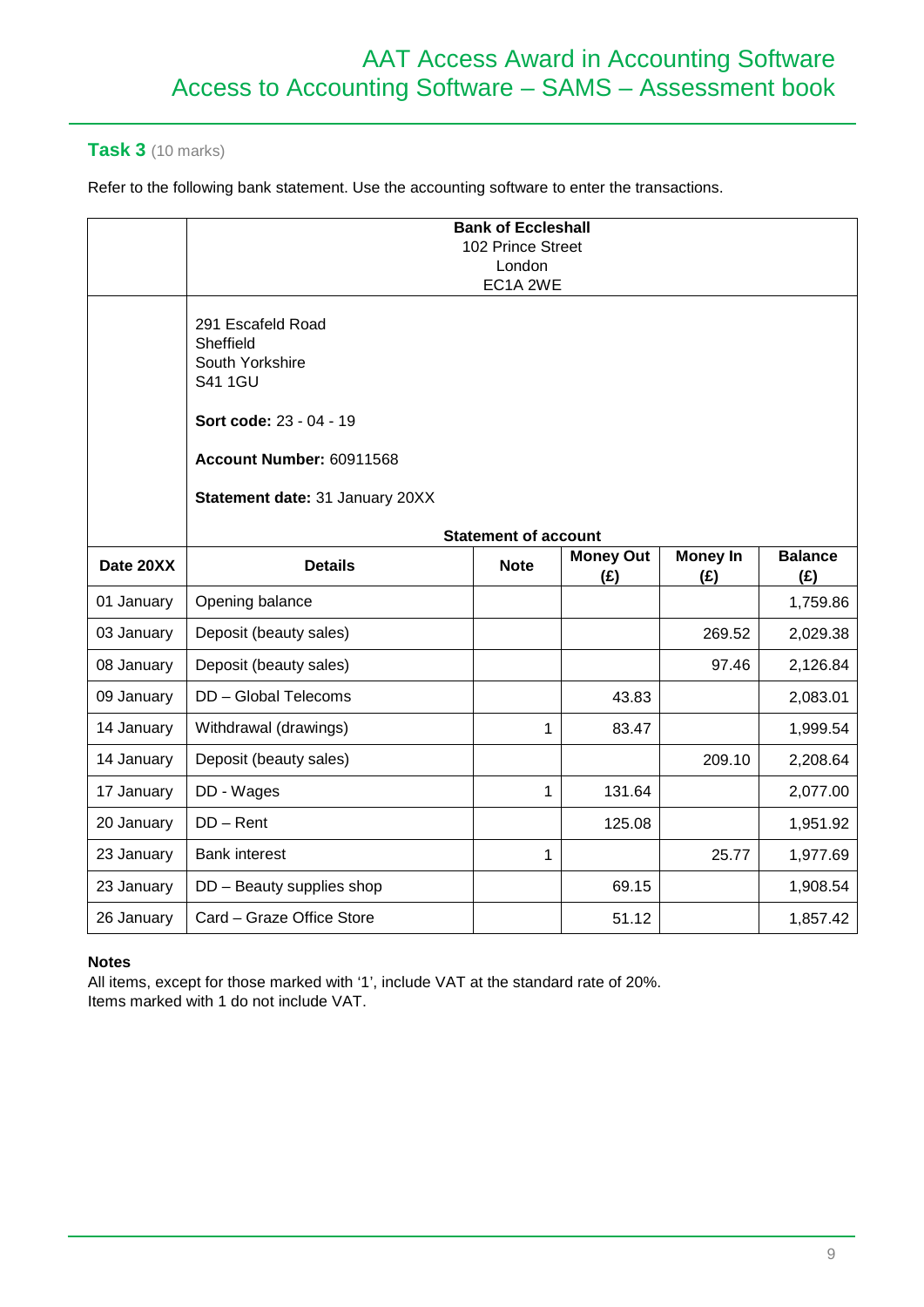## AAT Access Award in Accounting Software Access to Accounting Software – SAMS – Assessment book

 $\Gamma$ 

## **Task 4** (10 marks)

Refer to the following five cash payments and enter them into the accounting software.

| <b>Equip Rite</b><br>Hockton<br>Birmingham<br><b>B33 4AE</b>       | Date: 7 January 20XX                | <b>Media Mogul</b><br>15 Badger Road<br>Clapham<br>C21 9DG          | Date: 15 January 20XX        |
|--------------------------------------------------------------------|-------------------------------------|---------------------------------------------------------------------|------------------------------|
| VAT Registration No 233 2937 22                                    |                                     | VAT No: 800 1120 88                                                 |                              |
| Invoice No: 190/25<br>To:<br>Bella's Boutique                      |                                     | <b>Invoice No: BFR665</b><br>To:<br>Bella's Boutique                |                              |
| <b>Hairdressing equipment</b><br><b>VAT at 20%</b><br><b>Total</b> | £<br>1,000.00<br>200.00<br>1,200.00 | Hairdressing advert - Jan 20XX<br><b>VAT at 20%</b><br><b>Total</b> | £<br>50.00<br>10.00<br>60.00 |
| <b>Ella's Emporium</b>                                             | Date: 18 January<br><b>20XX</b>     | <b>Office Plus</b>                                                  | Date: 20 January 20XX        |
| 1 The Place<br>Denley<br>D33 4XB                                   |                                     | 74 Desborough Road<br>High Wycombe<br><b>HP11 2SE</b>               |                              |
|                                                                    |                                     | VAT No: 986 1423 96                                                 |                              |
| Invoice No: 17862<br>To:<br>Bella's Boutique                       |                                     | <b>Invoice No: 789</b><br>To:<br>Bella's Boutique                   |                              |
| <b>Hairdressing supplies</b><br><b>VAT</b><br><b>Total</b>         | £<br>200.00<br>0.00<br>200.00       | <b>Office stationery</b><br><b>VAT at 20%</b><br><b>Total</b>       | £<br>30.00<br>6.00<br>36.00  |
| <b>Ella's Emporium</b>                                             | Date: 31 January<br><b>20XX</b>     |                                                                     |                              |
| 1 The Place<br>Denley<br>D33 4XB                                   |                                     |                                                                     |                              |
| Invoice No: 17967                                                  |                                     |                                                                     |                              |
| To:<br>Bella's Boutique                                            |                                     |                                                                     |                              |
| <b>Beauty supplies</b><br><b>VAT</b>                               | £<br>356.00<br>0.00                 |                                                                     |                              |
| <b>Total</b>                                                       | 356.00                              |                                                                     |                              |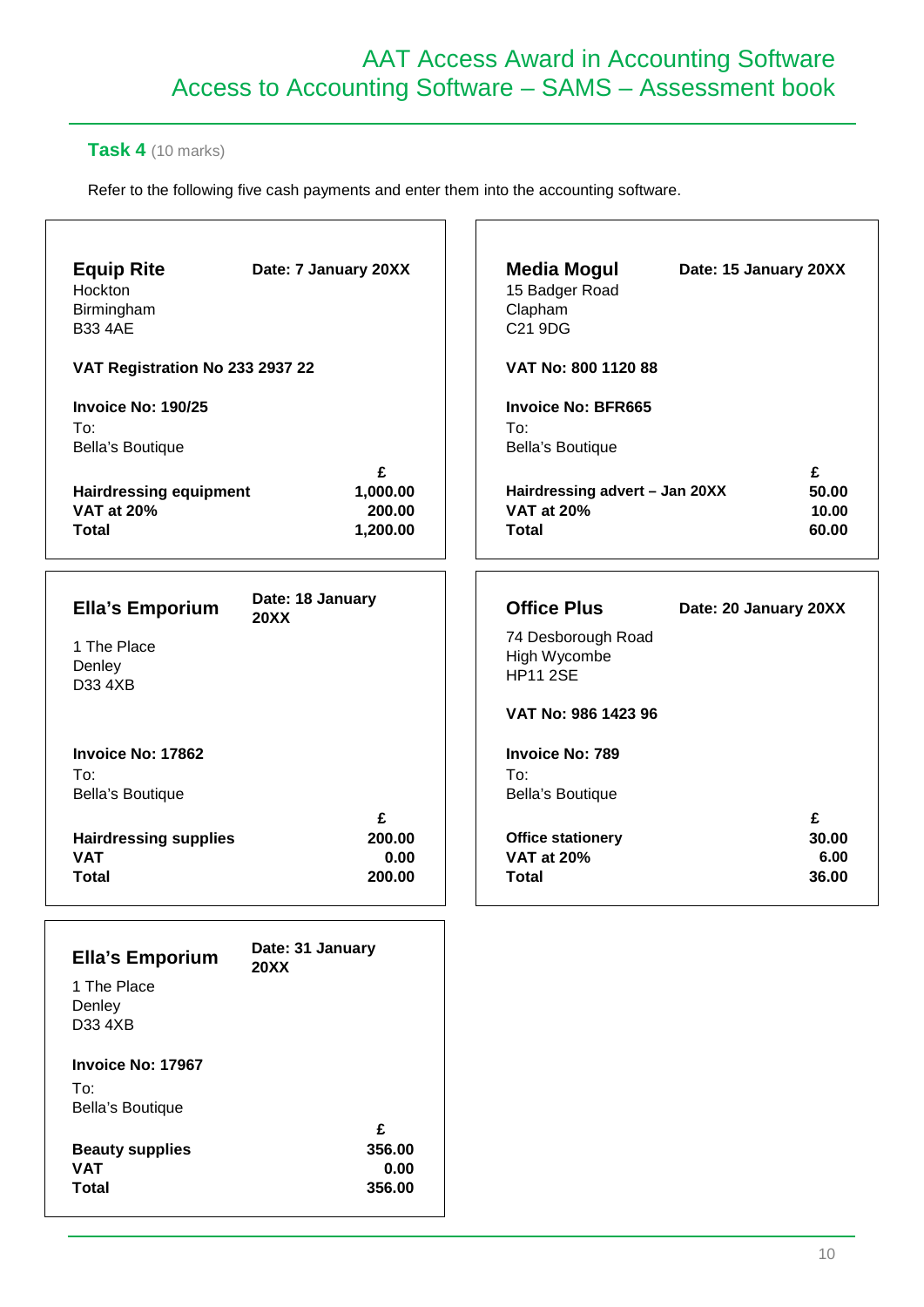## **Task 5** (10 marks)

Refer to the following email from Bella Anwar and enter the five transactions into the accounting software.

## **Email**

**From:** Bella Anwar **To:** Accounting Technician **Date:** 31 January 20XX **Subject:** January transactions

Hi

The following transactions were received into the cash account this month.

| <b>Date</b> | <b>Description</b> | <b>Net</b> | <b>VAT</b> | Gross    |
|-------------|--------------------|------------|------------|----------|
| 5 January   | Capital introduced | 2,000.00   | 0.00       | 2,000.00 |
| 10 January  | Hairdressing sale  | 50.00      | 10.00      | 60.00    |
| 17 January  | Beauty sale        | 25.00      | 5.00       | 30.00    |
| 29 January  | Hairdressing sale  | 66.50      | 13.30      | 79.80    |
| 31 January  | Beauty sale        | 90.00      | 18.00      | 108.00   |

Please could you process them into the accounting software?

Thanks.

Bella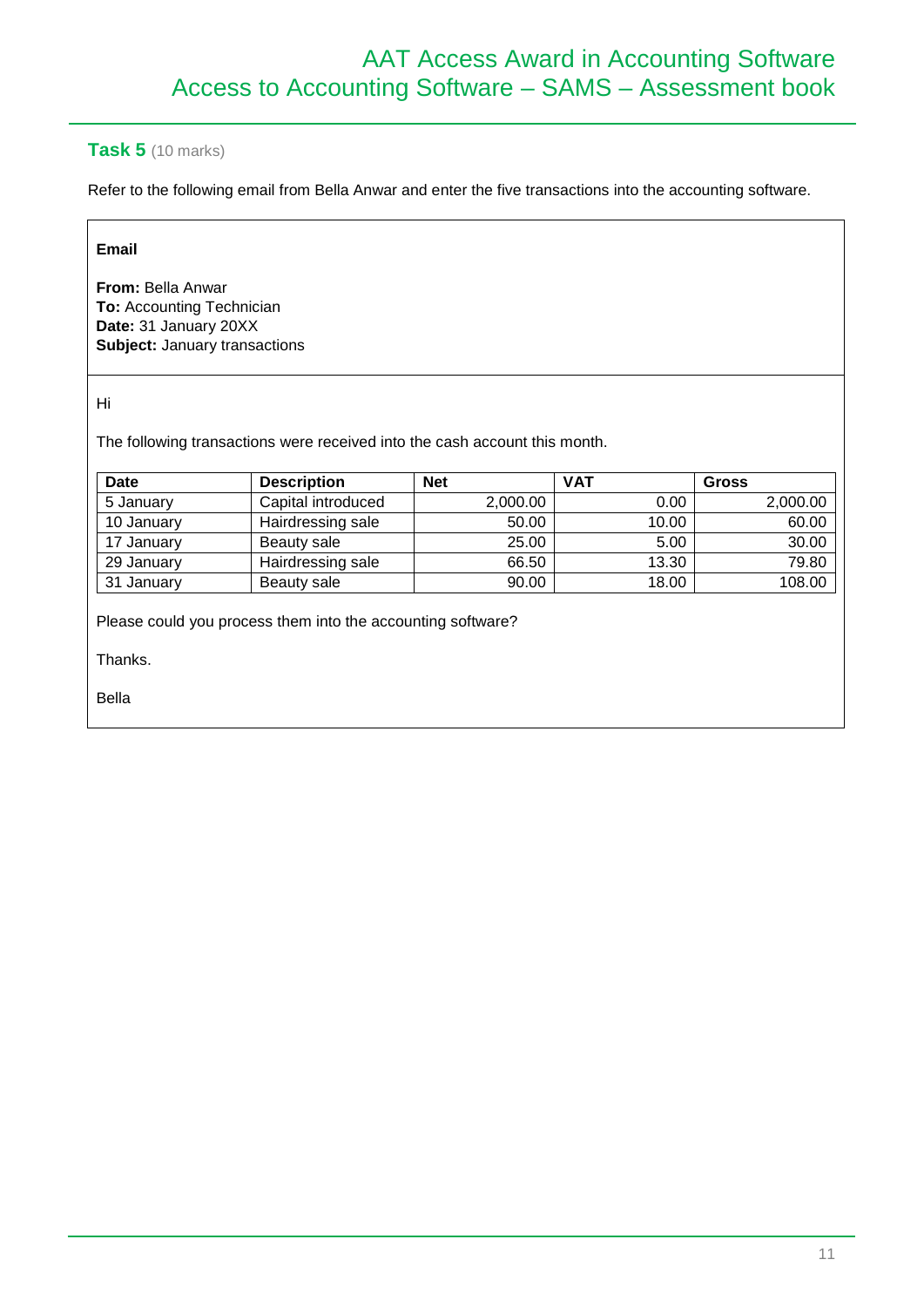## **Task 6 (10 marks)**

You are now required to generate the following documents.

| <b>Document and reports</b>                                                  | Save/upload as:                |
|------------------------------------------------------------------------------|--------------------------------|
| Hairdressing sales analysis for the<br>month of January 20XX.                | Evidence 1 - Name - AAT Number |
| Beauty purchases general ledger<br>account for the month of January<br>20XX. | Evidence 2 – Name – AAT Number |
| Cash payments analysis for the<br>month of January 20XX.                     | Evidence 3 - Name - AAT Number |
| Audit trail, showing full details of all<br>transactions.                    | Evidence 4 - Name - AAT Number |
| Trial balance as at 31 January<br>20XX.                                      | Evidence 5 - Name - AAT Number |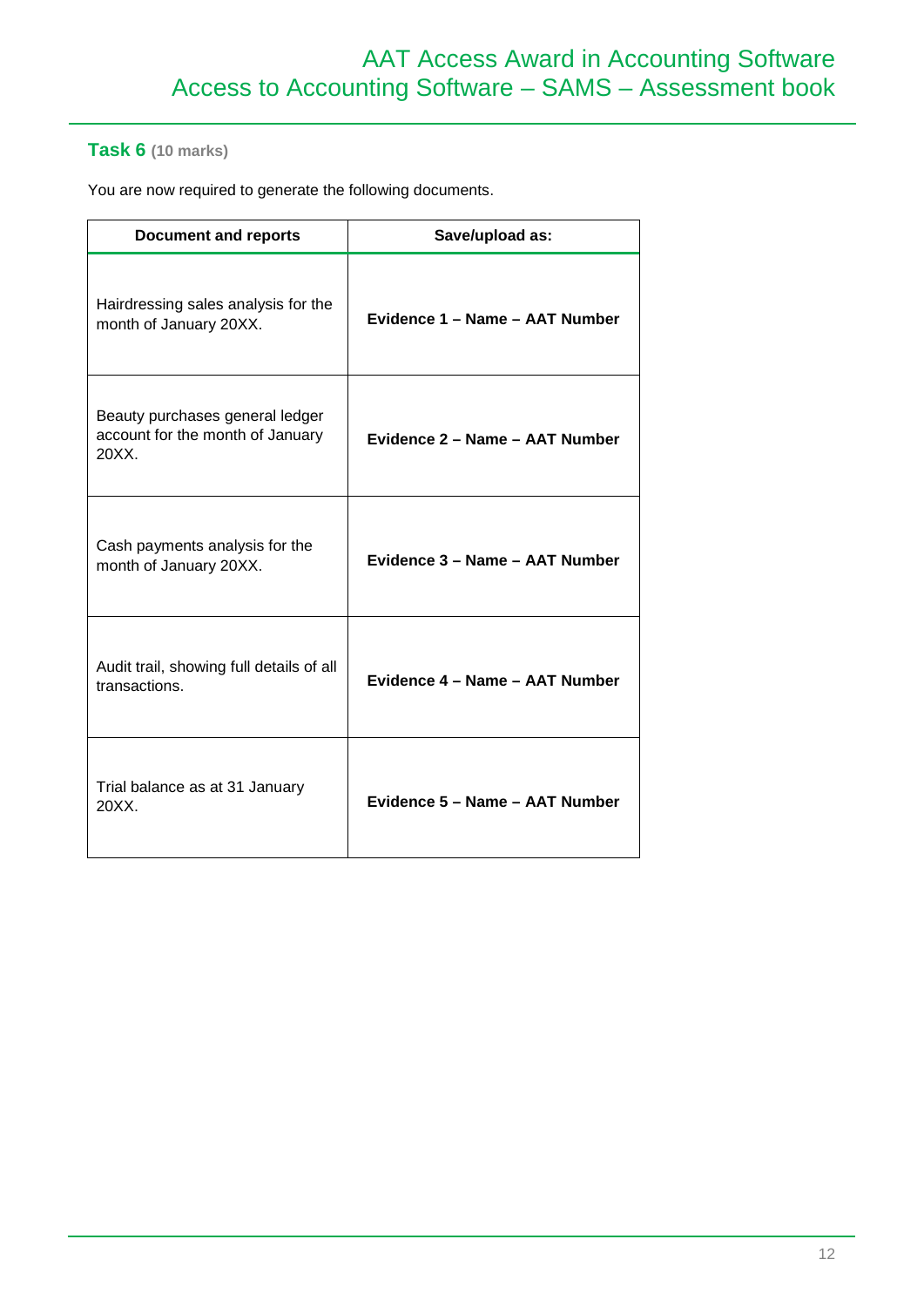## AAT Access Award in Accounting Software Sample assessment and mark scheme

Model answers and mark scheme

Qualification number: 603/1306/7 Qualification Specification: AAT Access Award in Accounting Software Version 1.0 published 28 April 2017

AAT is a registered charity. No. 1050724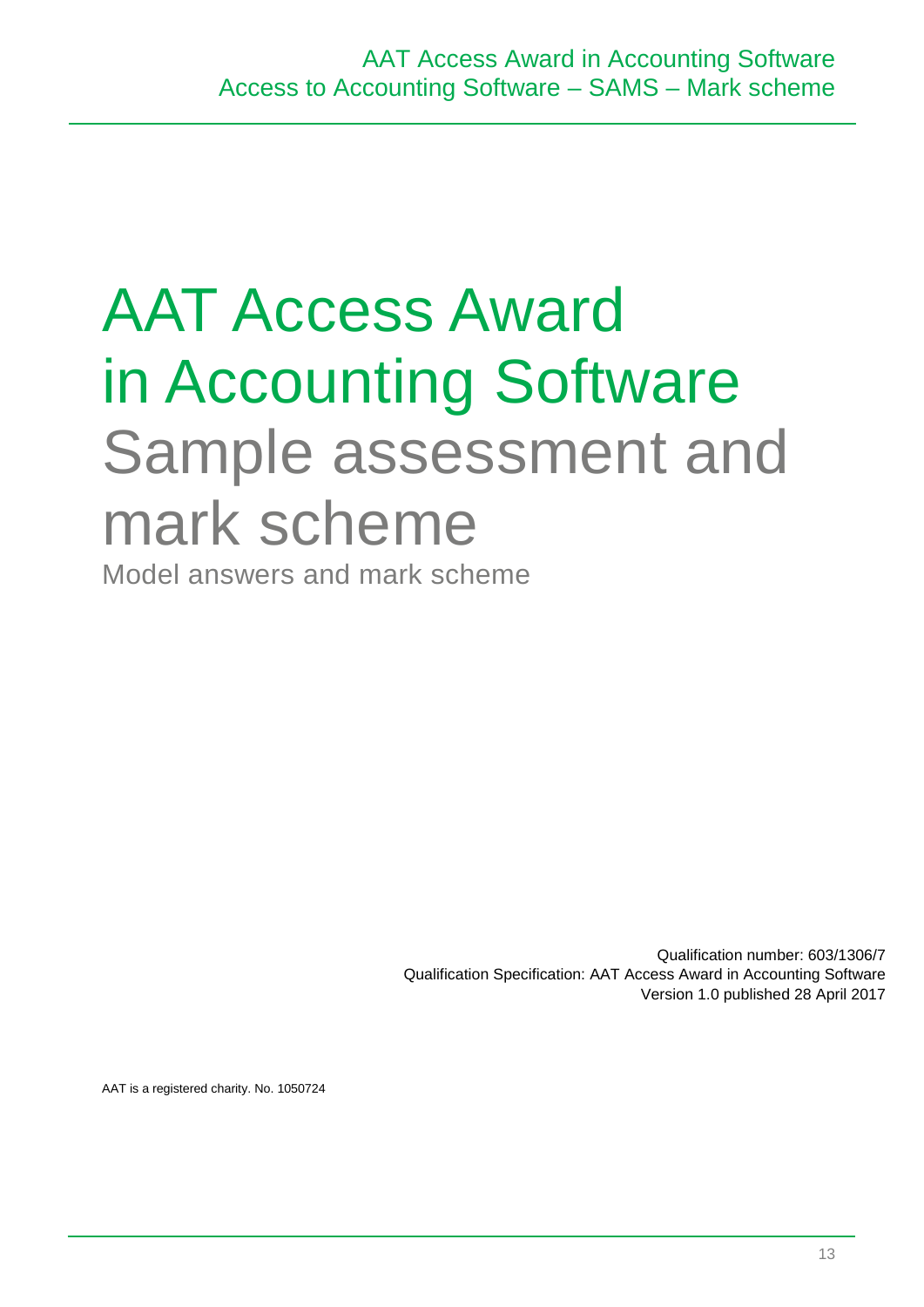## Notes for tutors

## **Marking guidance**

Correct answers in Section 1 are shown in red text.

Individual marks for each correct answer in Section 1 are shown in red text superscript.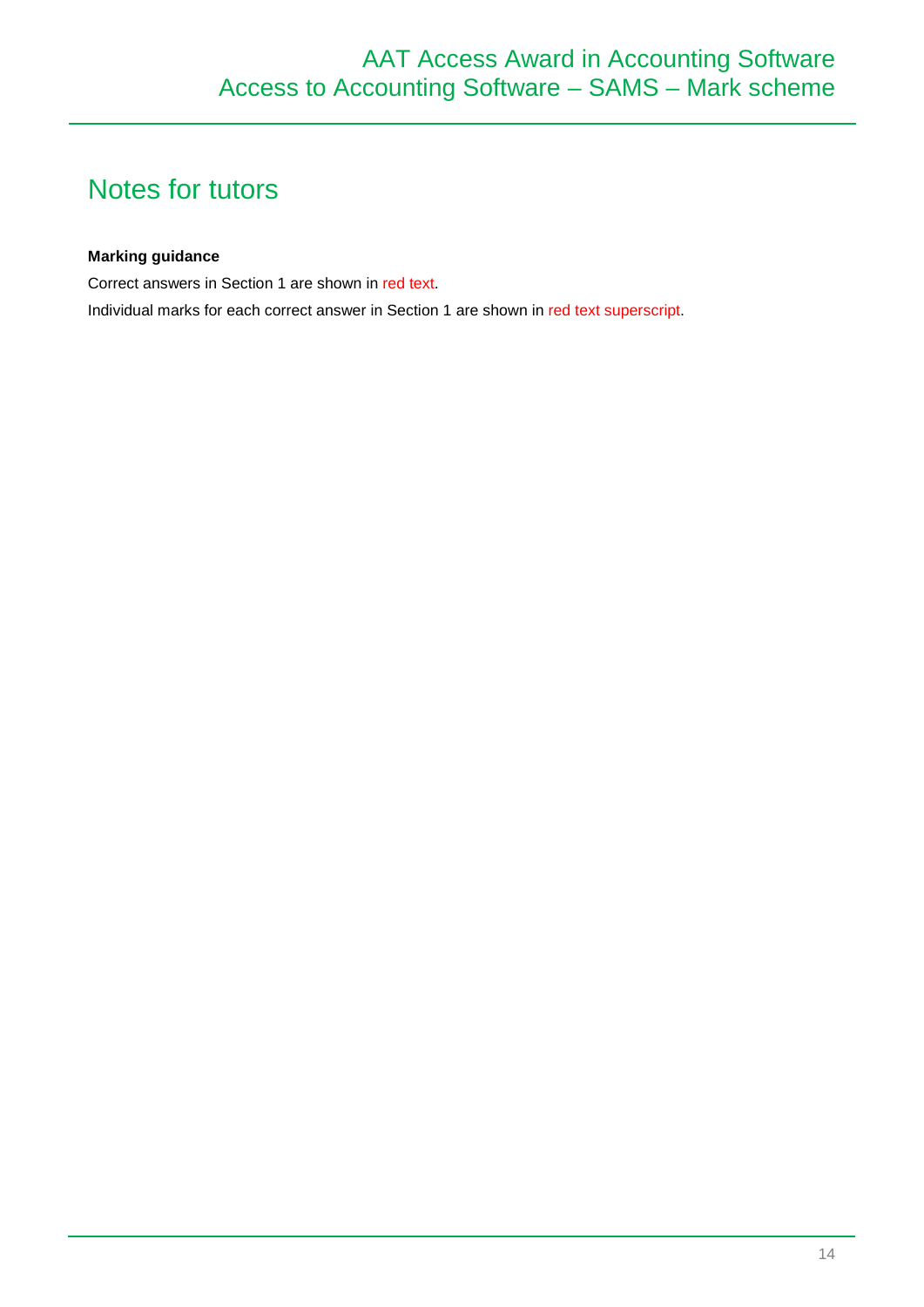## AAT Access Award in Accounting Software Access to Accounting Software – SAMS – Mark scheme

| <b>Task</b>    | <b>Topic</b>                         | <b>Marks</b> | <b>Mark allocation</b>                                                                                                                                                                                                                                                                                                                                                                                                                                                                                                                                                                                                                                                                                                                                                                                                                                                                                                                                                                                                                                                                                                                                                                                                                                                                                                                                                                            |
|----------------|--------------------------------------|--------------|---------------------------------------------------------------------------------------------------------------------------------------------------------------------------------------------------------------------------------------------------------------------------------------------------------------------------------------------------------------------------------------------------------------------------------------------------------------------------------------------------------------------------------------------------------------------------------------------------------------------------------------------------------------------------------------------------------------------------------------------------------------------------------------------------------------------------------------------------------------------------------------------------------------------------------------------------------------------------------------------------------------------------------------------------------------------------------------------------------------------------------------------------------------------------------------------------------------------------------------------------------------------------------------------------------------------------------------------------------------------------------------------------|
| 1              | Understand<br>accounting<br>software | 20           | $(a) - 1$ mark for each of the correct answers (5 marks total).<br>$(b) - 1$ mark for each of the correct answers (2 marks total).<br>$(c) - 1$ mark for each of the correct answers (2 marks total).<br>$(d) - 1$ mark.<br>$(e) - 1$ mark for each of the correct answers (2 marks total).<br>$(f) - 1$ mark for each of the correct answers (2 marks total).<br>$(g) - 1$ mark.<br>$(h) - 1$ mark.<br>$(i) - 1$ mark.<br>$(i) - 1$ mark for each of the correct answers (3 marks total).                                                                                                                                                                                                                                                                                                                                                                                                                                                                                                                                                                                                                                                                                                                                                                                                                                                                                                        |
| 2a             | Set up general<br>ledger accounts    | 16           | Award 1 mark for each of the 8 general accounts created and 1 mark for<br>each of the 8 opening balances entered. Credit should only be given for the<br>accounts with a balance allocated to them.<br><b>General accounts</b><br>To award the mark, the account code selected must be technically correct. If<br>any of the account names differ due to wording in the software package then<br>the mark should be awarded as long as the code selected is technically<br>correct. If the account code is technically incorrect (for example, incorrect<br>category such as asset code rather than expense code) then the mark must<br>not be awarded.<br>Evidenced by one (or a combination) of the following uploads:<br>Evidence 4 - Audit trail (or)<br>$\bullet$<br>Evidence 5 - Trial balance.<br>$\bullet$<br><b>Opening balances</b><br>To award the mark, opening balance must be the correct amount and<br>recorded on the correct side (debit or credit).<br>Evidenced by:<br>some accounts will not have any further activity apart from the<br>opening balance and therefore these balances can be evidenced by<br>one (or a combination) of the following uploads:<br>Evidence $4 -$ Audit trail (or)<br>$\circ$<br>Evidence 5 - Trial balance.<br>$\Omega$<br>the opening balances on all other accounts will need to be<br>evidenced by:<br>Evidence 4 - Audit trail.<br>$\circ$ |
| 2 <sub>b</sub> | Amend general<br>ledger accounts     | 4            | <b>Amended general accounts</b><br>To award the mark, the name of the account must be correct (excluding<br>typos). If any of the account names differ due to wording in the software<br>package then the mark should be awarded as long as the code selected is<br>technically correct.<br>Evidenced by one (or a combination) of the following uploads:<br>Evidence 4 - Audit trail (or)<br>Evidence 5 - Trial balance.<br>$\bullet$                                                                                                                                                                                                                                                                                                                                                                                                                                                                                                                                                                                                                                                                                                                                                                                                                                                                                                                                                            |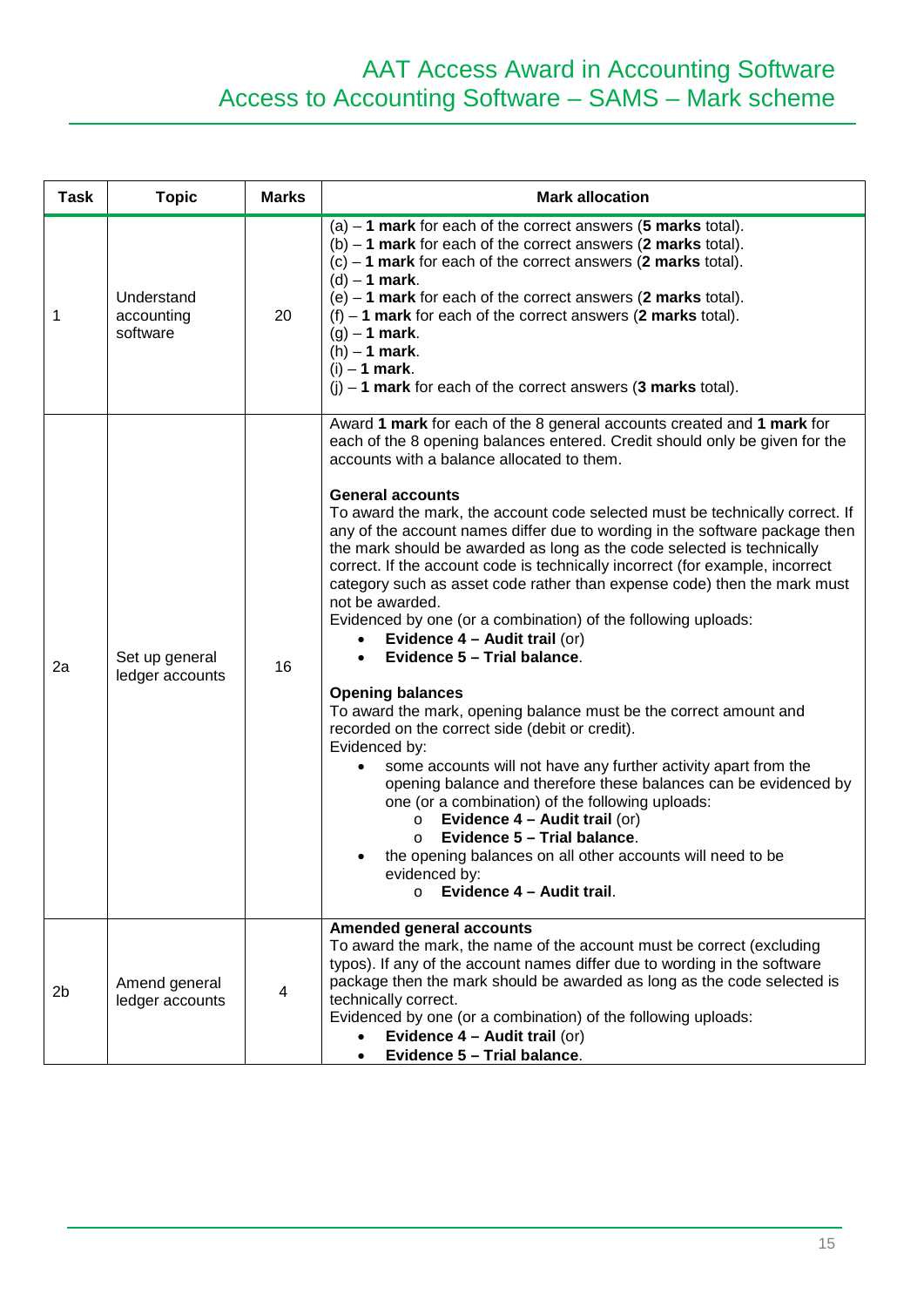## AAT Access Award in Accounting Software Access to Accounting Software – SAMS – Mark scheme

| Task | <b>Topic</b>                 | <b>Marks</b>    | <b>Mark allocation</b>                                                                                                                                                                                                                                                                                                                                                                                         |
|------|------------------------------|-----------------|----------------------------------------------------------------------------------------------------------------------------------------------------------------------------------------------------------------------------------------------------------------------------------------------------------------------------------------------------------------------------------------------------------------|
| 3    | Process bank<br>transactions | 10              | 1 mark per transaction for correct date, amounts and appropriate general<br>ledger code selected (10 marks total).<br>Evidenced by:<br>Evidence 4 - Audit trail.                                                                                                                                                                                                                                               |
| 4    | Process cash<br>payments     | 10              | For each voucher or transaction:<br>1 mark for correct amounts (5 marks total)<br>1 mark for date and appropriate general account (5 marks total).<br>Evidenced by:<br>Evidence 4 - Audit trail.                                                                                                                                                                                                               |
| 5    | Process cash<br>receipts     | 10 <sup>1</sup> | For each voucher or transaction:<br>1 mark for correct amounts (5 marks total)<br>1 mark for date and appropriate general account (5 marks total).<br>Evidenced by:<br>Evidence 4 - Audit trail.                                                                                                                                                                                                               |
| 6    | Produce reports              | 10              | For each report requested:<br>1 mark for uploading the correct report (5 marks total)<br>1 mark for selecting the correct dates (5 marks total).<br>Evidenced by:<br>Evidence 1 - Hairdressing sales analysis<br>Evidence 2 - Beauty purchases general ledger account<br>$\bullet$<br>Evidence 3 - Cash payments analysis<br>$\bullet$<br>Evidence 4 - Audit trail<br>$\bullet$<br>Evidence 5 - Trial balance. |
|      | <b>TOTAL</b>                 | 80              |                                                                                                                                                                                                                                                                                                                                                                                                                |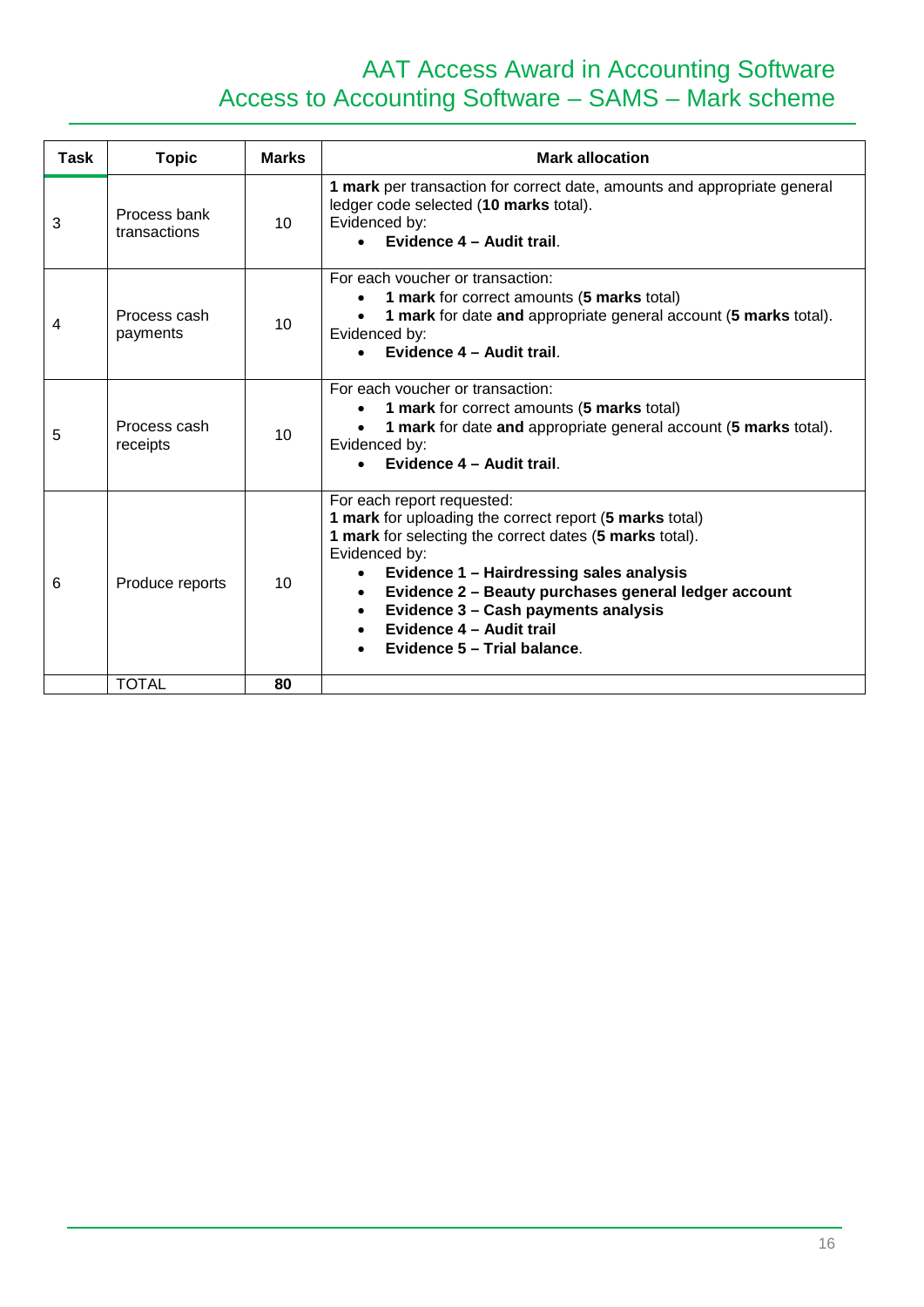## **Section 1**

## **Task 1** (20 marks)

#### **(a) The following are potential features or benefits of accounting software compared to manual bookkeeping. Show whether they are true or false. https://www.facebookkeeping. Show whether they are true or false.** (5 marks)

|                                                      | <b>True</b><br>(a benefit/feature) | <b>False</b><br>(not a benefit/feature) |
|------------------------------------------------------|------------------------------------|-----------------------------------------|
| Export quickly to software                           | $\checkmark$ 1                     |                                         |
| Produce reports showing real-time financial position | $\checkmark$ 1                     |                                         |
| VAT is always calculated correctly                   |                                    | ✓                                       |
| Batch processing                                     | $\checkmark$ 1                     |                                         |
| Print reports                                        | $\checkmark$ 1                     |                                         |

## **(b) Which two of the following are advantages of using off the shelf software compared to bespoke packages?** (2 marks)

| Off the shelf packages                              |  |
|-----------------------------------------------------|--|
| are generally cheaper than bespoke packages.        |  |
| are designed for the exact needs of the business.   |  |
| give a business an advantage over other businesses. |  |
| can be set up quickly.                              |  |

## **(c) Which two of the following are advantages of using traditional software compared to cloud packages?**

(2 marks)

| Traditional software                                         |                |
|--------------------------------------------------------------|----------------|
| has specific system requirements.                            |                |
| doesn't always need access to the internet.                  |                |
| can be viewed from two different places.                     |                |
| requires a one-off payment rather than ongoing subscription. | $\checkmark$ 1 |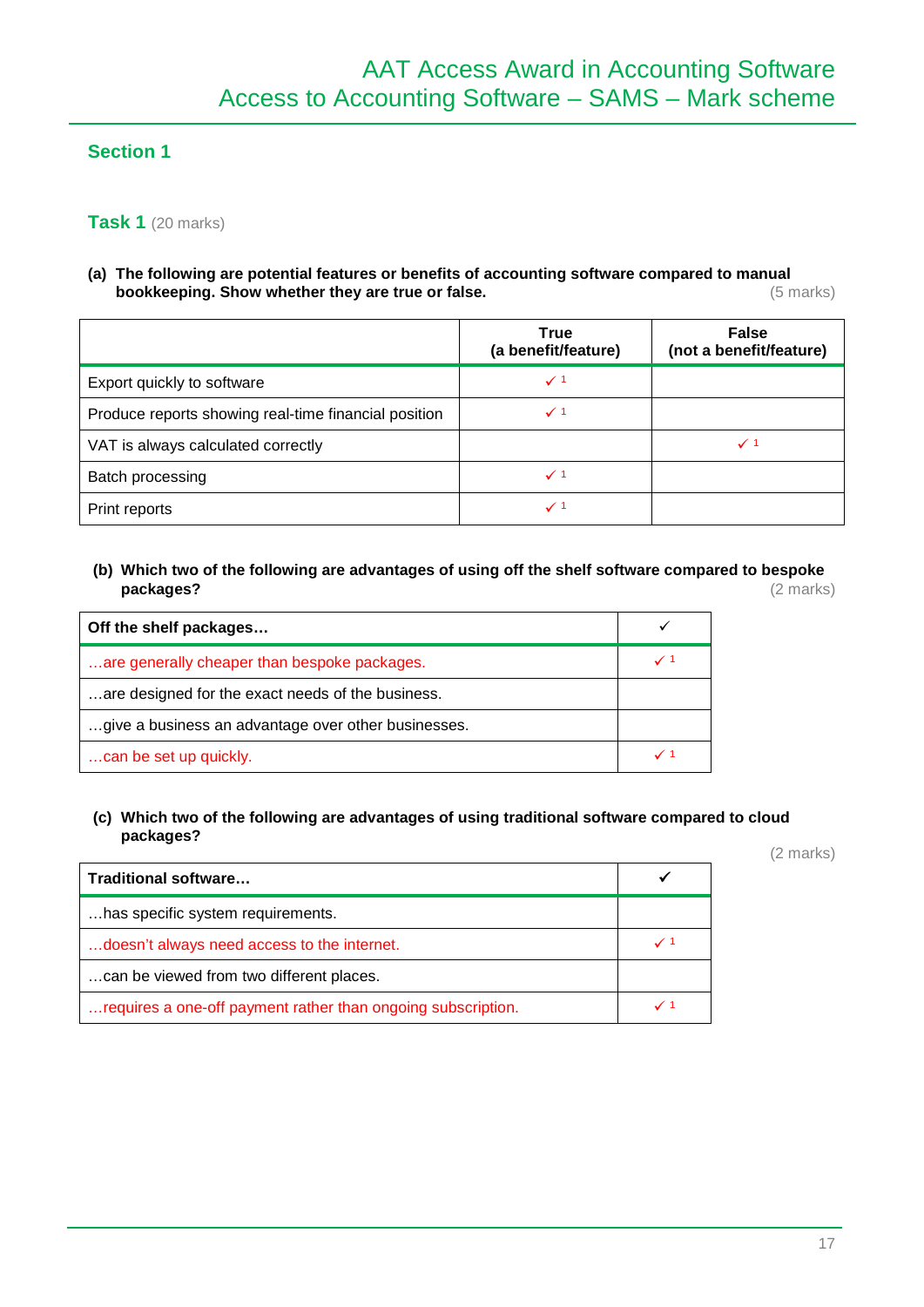Your company needs new accounting software. You have staff working from home.

#### **(d) Should you choose traditional software or a cloud package?** (1 mark)

| Traditional software |  |
|----------------------|--|
| Cloud package        |  |

#### **(e) Which two of the following are threats to data security?** (2 marks)

 $\checkmark$ A computer virus  $\sqrt{1}$ A flood  $\sqrt{1-\frac{1}{2}}$ Encryption Use of firewalls

## **(f) Which two of the following can protect accounting software against threats?** (2 marks)

| Making sure a senior manager has copies of user passwords |  |
|-----------------------------------------------------------|--|
| Regularly backing up data                                 |  |
| Keeping paper copies of all records                       |  |
| Password-protecting data                                  |  |

#### **(g) What is phishing?** (1 mark)

| Using a program to infect a computer system and cause problems |              |
|----------------------------------------------------------------|--------------|
| Pretending to be trustworthy to gain access to data            | $\checkmark$ |
| Accidental deletion of data                                    |              |

#### **(h)** Which report would you print to see all the transactions posted? (1 mark) (1 mark)

| <b>Audit trail</b>     | $\checkmark$ 1 |
|------------------------|----------------|
| Trial balance          |                |
| Sales analysis         |                |
| Bank payments analysis |                |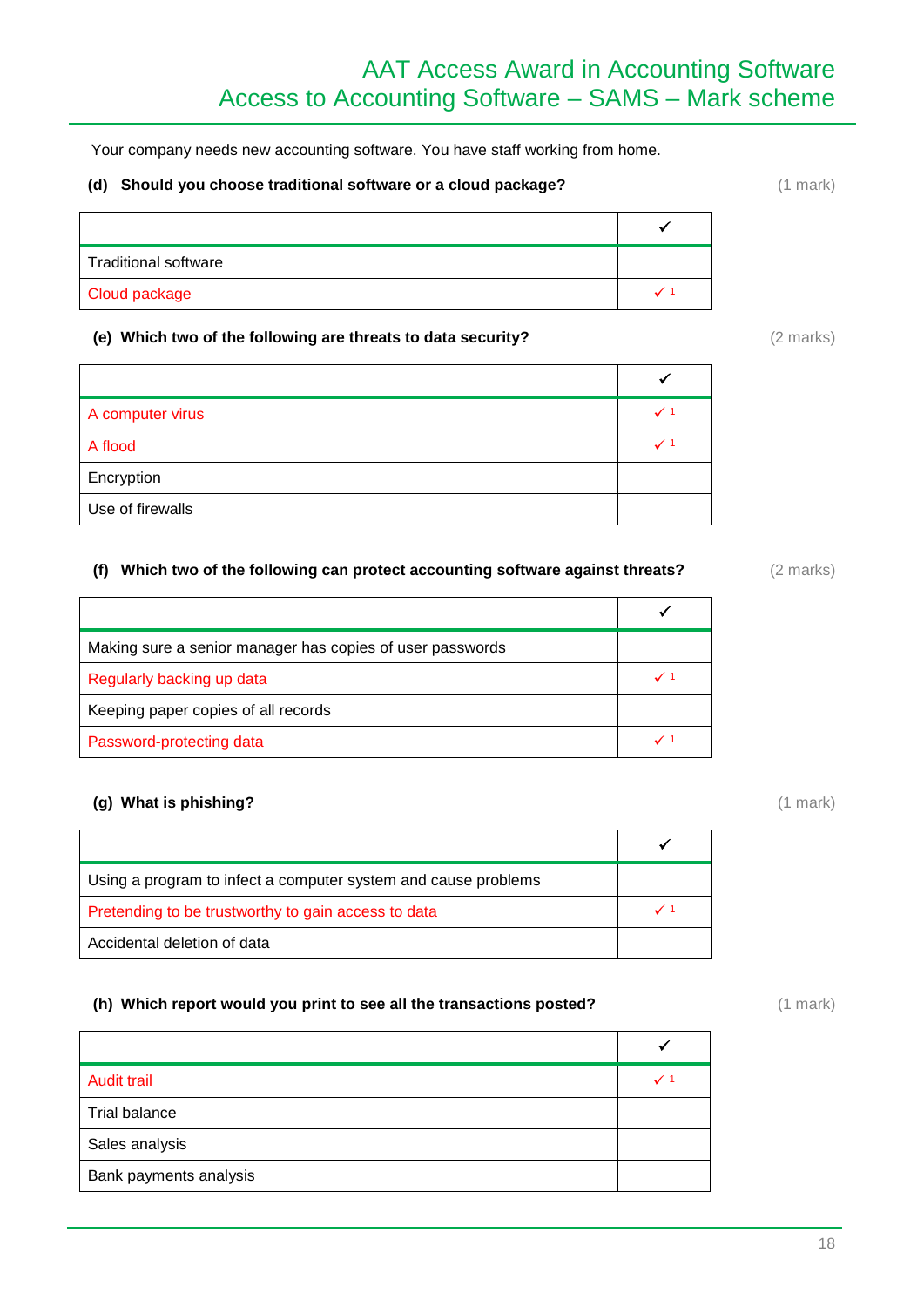## AAT Access Award in Accounting Software Access to Accounting Software – SAMS – Mark scheme

It's the 1st of April and you are entering your bank transactions for March.

#### **(i)** Which report would show a bank charge from 31 March? (1 mark) (1 mark)

| Bank payment report dated 01 April to 30 April  |  |
|-------------------------------------------------|--|
| Bank receipts report dated 01 March to 31 March |  |
| Bank payment report dated 01 March to 31 March  |  |
| Bank receipts report dated 01 April to 30 April |  |

You have entered a cash sale into your accounting software.

## (j) Which three of the following reports would this transaction appear on? (3 marks)

| Sales general ledger account | $\checkmark$ 1 |
|------------------------------|----------------|
| Bank receipts analysis       |                |
| Bank payments analysis       |                |
| <b>Audit trail</b>           | $\checkmark$ 1 |
| <b>Trial balance</b>         |                |
| Cash receipts analysis       | $\checkmark$ 1 |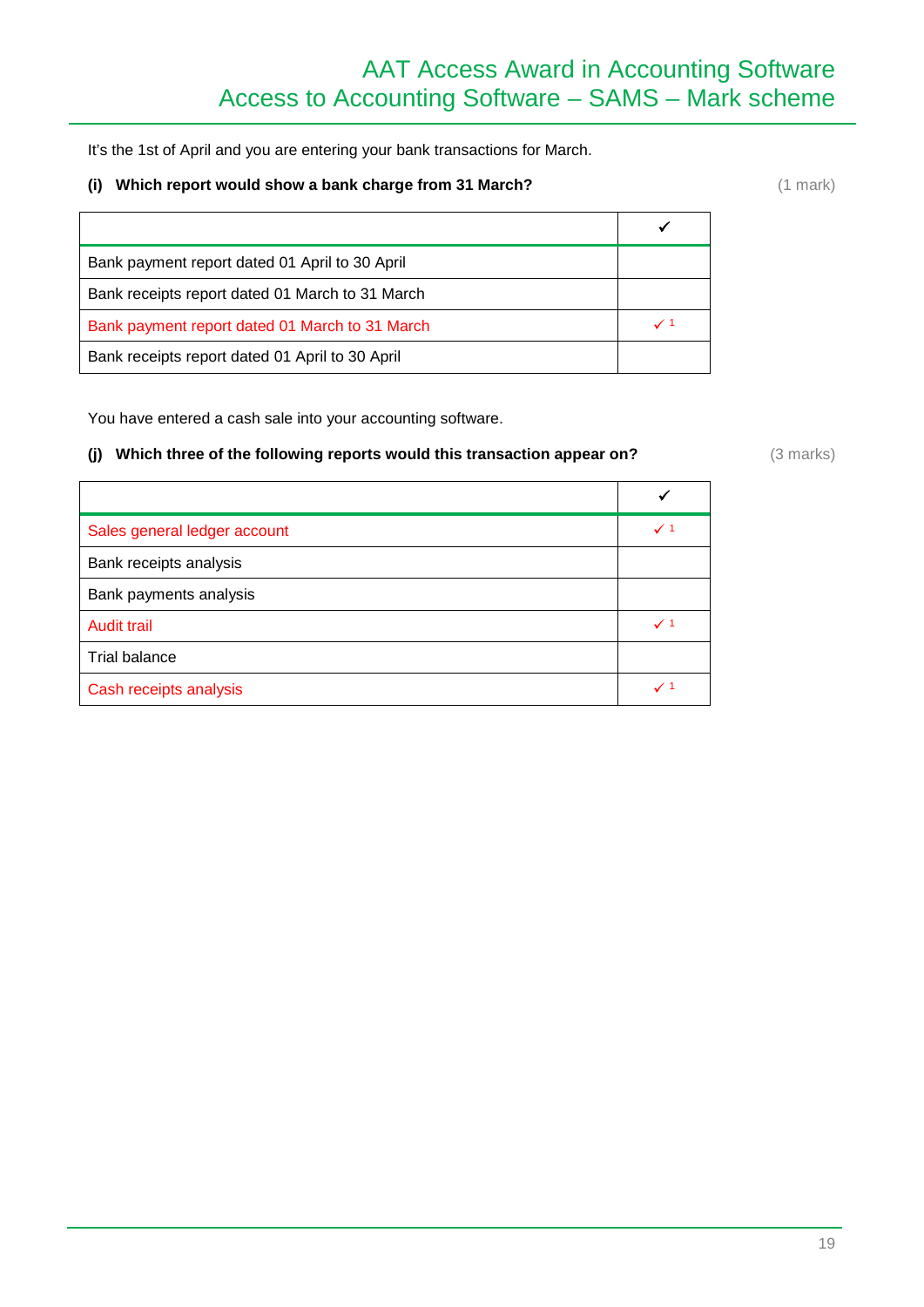## **Section 2**

## **Tasks 2–6**

The model answers here are not exhaustive. The format of the document will depend on the accounting software used. Candidates may upload more than one piece of documentary evidence per task.

If the accounting software does not allow candidates to perform the task required, they can be awarded credit for performing a suitable alternative.

## **Evidence 1 – Hairdressing sales analysis for the month of January 20XX**

| Type         | <b>Date</b> | <b>Description</b>   | VAT | <b>Debit</b> | Credit |
|--------------|-------------|----------------------|-----|--------------|--------|
| Cash receipt | 10 Jan      | Sales - hairdressing |     |              | 50.00  |
| Cash receipt | 29 Jan      | Sales - hairdressing |     |              | 66.50  |
|              |             |                      |     |              | 116.50 |

## **Evidence 2 – Beauty purchases general ledger account for the month of January 20XX**

| Type         | <b>Date</b> | <b>Description</b> | <b>VAT</b> | Debit  | Credit |
|--------------|-------------|--------------------|------------|--------|--------|
| Bank payment | 23 Jan      | Purchases – beauty |            | 57.62  |        |
| Cash payment | 31 Jan      | Purchases – beauty | N          | 356.00 |        |
|              |             |                    |            | 413.62 |        |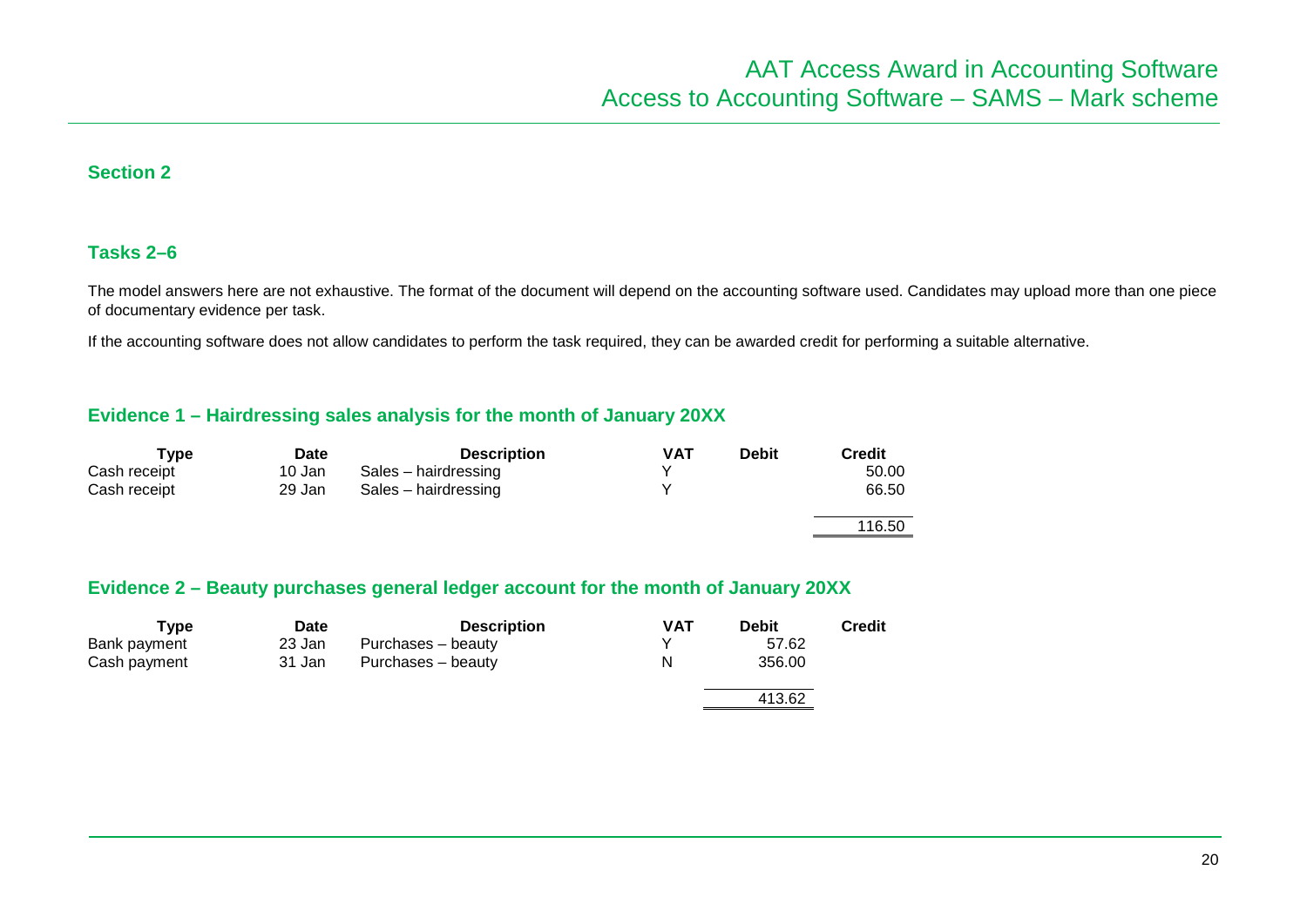## **Evidence 3 – Cash payments analysis for the month of January 20XX**

| Date   | <b>Description</b>         | Ref           | <b>VAT</b> | <b>Net</b> | <b>VAT</b> | Gross    |
|--------|----------------------------|---------------|------------|------------|------------|----------|
| 7 Jan  | Hairdressing equipment     | 190/25        | v          | 1,000.00   | 200.00     | 1,200.00 |
| 15 Jan | Advertising (hairdressing) | <b>BFR665</b> |            | 50.00      | 10.00      | 60.00    |
| 18 Jan | Purchases (hairdressing)   | 17862         | N          | 200.00     | 0.00       | 200.00   |
| 20 Jan | Stationery                 | 789           | v          | 30.00      | 6.00       | 36.00    |
| 31 Jan | Purchases (beauty)         | 17967         | N          | 356.00     | 0.00       | 356.00   |
|        |                            |               |            | 1,636.00   | 216.00     | 1.852.00 |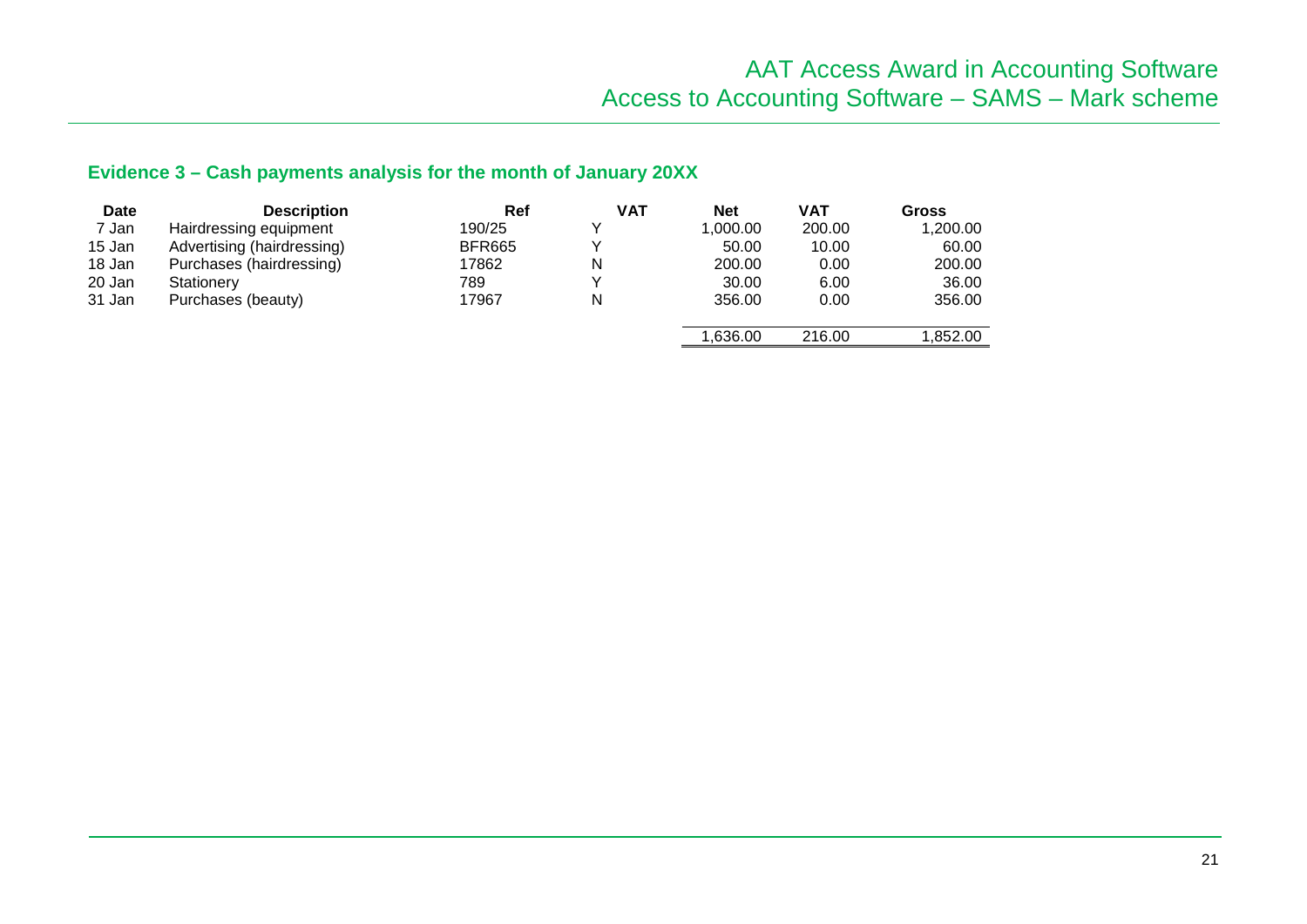| <b>Task</b>    | <b>Transaction</b><br>type                                                                                                                                   |                                                                                                                                                    | Account(s)                                                                                                                                                             | <b>Date</b><br><b>20XX</b>                                                                       | Invoice/<br>credit note<br>number                | Net amount<br>£                                                                             | <b>VAT</b><br>£                                           | <b>Notes</b>                                                                                                   |
|----------------|--------------------------------------------------------------------------------------------------------------------------------------------------------------|----------------------------------------------------------------------------------------------------------------------------------------------------|------------------------------------------------------------------------------------------------------------------------------------------------------------------------|--------------------------------------------------------------------------------------------------|--------------------------------------------------|---------------------------------------------------------------------------------------------|-----------------------------------------------------------|----------------------------------------------------------------------------------------------------------------|
| $\overline{2}$ | Dr<br>Cr<br>Dr<br>Cr<br>Dr<br>Dr<br>Dr<br>Cr                                                                                                                 | Office equipment - cost<br>Motor vehicles - cost<br>Prepayments<br>Bank current account<br>Cash account<br>Capital                                 | Office equipment - depreciation<br>Motor vehicles - depreciation                                                                                                       | 01 Jan<br>01 Jan<br>01 Jan<br>01 Jan<br>01 Jan<br>01 Jan<br>01 Jan<br>01 Jan                     |                                                  | 3,780.00<br>2,322.00<br>8,000.00<br>2,000.00<br>3,000.00<br>1,759.86<br>250.00<br>12,467.86 |                                                           |                                                                                                                |
| 3              | Bank receipt<br>Bank receipt<br>Bank payment<br>Bank payment<br>Bank receipt<br>Bank payment<br>Bank payment<br>Bank receipt<br>Bank payment<br>Bank payment | <b>Bank</b><br><b>Bank</b><br><b>Bank</b><br><b>Bank</b><br><b>Bank</b><br><b>Bank</b><br><b>Bank</b><br><b>Bank</b><br><b>Bank</b><br><b>Bank</b> | <b>Sales</b><br><b>Sales</b><br>Telephone<br>Drawings<br><b>Sales</b><br>Wages<br>Rent<br>Bank interest received<br>Purchases (hairdressing<br>business)<br>Stationery | 03 Jan<br>08 Jan<br>09 Jan<br>14 Jan<br>14 Jan<br>17 Jan<br>20 Jan<br>23 Jan<br>23 Jan<br>26 Jan |                                                  | 224.60<br>81.22<br>36.53<br>83.47<br>174.25<br>131.64<br>104.23<br>25.77<br>57.62<br>42.60  | 44.92<br>16.24<br>7.30<br>34.85<br>20.85<br>11.53<br>8.52 | Accept net<br>and VAT<br>amounts of $+$<br>or - 1 penny<br>for online<br>sales due to<br>software<br>rounding. |
| 4              | Cash payment<br>Cash payment<br>Cash payment<br>Cash payment<br>Cash payment                                                                                 | Cash<br>Cash<br>Cash<br>Cash<br>Cash                                                                                                               | Hairdressing equipment - cost<br>Advertising (hairdressing<br>business)<br>Purchases (hairdressing<br>business)<br>Stationery<br>Purchases                             | $\overline{0}$ 7 Jan<br>15 Jan<br>18 Jan<br>20 Jan<br>31 Jan                                     | 190/25<br><b>BFR665</b><br>17862<br>789<br>17967 | 1,000.00<br>50.00<br>200.00<br>30.00<br>356.00                                              | 200.00<br>10.00<br>6.00                                   |                                                                                                                |
| 5              | Cash receipt<br>Cash receipt<br>Cash receipt<br>Cash receipt                                                                                                 | Cash<br>Cash<br>Cash<br>Cash                                                                                                                       | Capital introduced<br>Sales (hairdressing business)<br><b>Sales</b><br>Sales (hairdressing business)                                                                   | 05 Jan<br>10 Jan<br>17 Jan<br>29 Jan                                                             |                                                  | 2,000.00<br>50.00<br>25.00<br>66.50                                                         | 10.00<br>5.00<br>13.30                                    |                                                                                                                |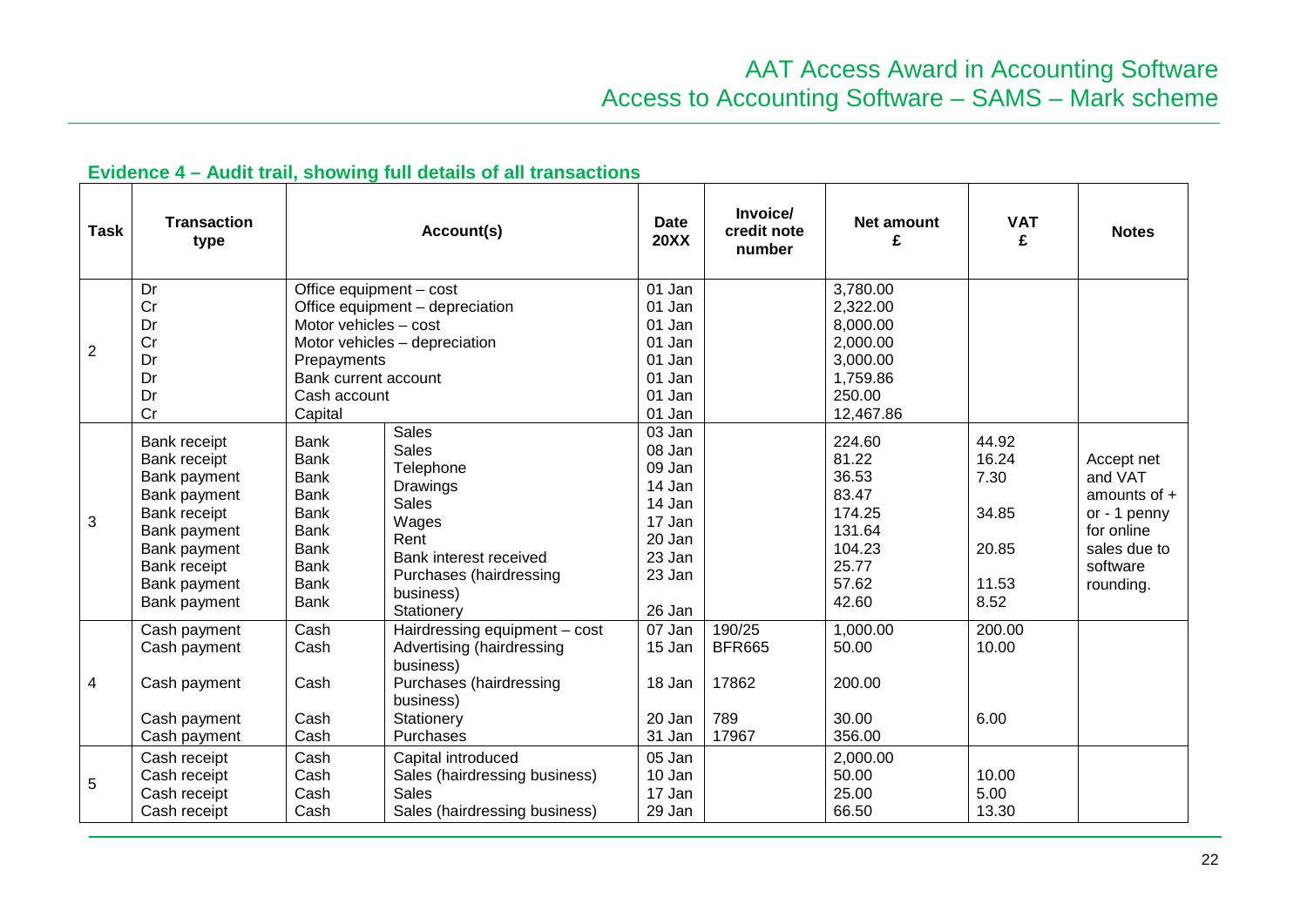## AAT Access Award in Accounting Software Access to Accounting Software – SAMS – Mark scheme

| Cash receipt | Cash | Sales | -31<br>Jan | 90.00 | 18.00 |  |
|--------------|------|-------|------------|-------|-------|--|
|              |      |       |            |       |       |  |
|              |      |       |            |       |       |  |